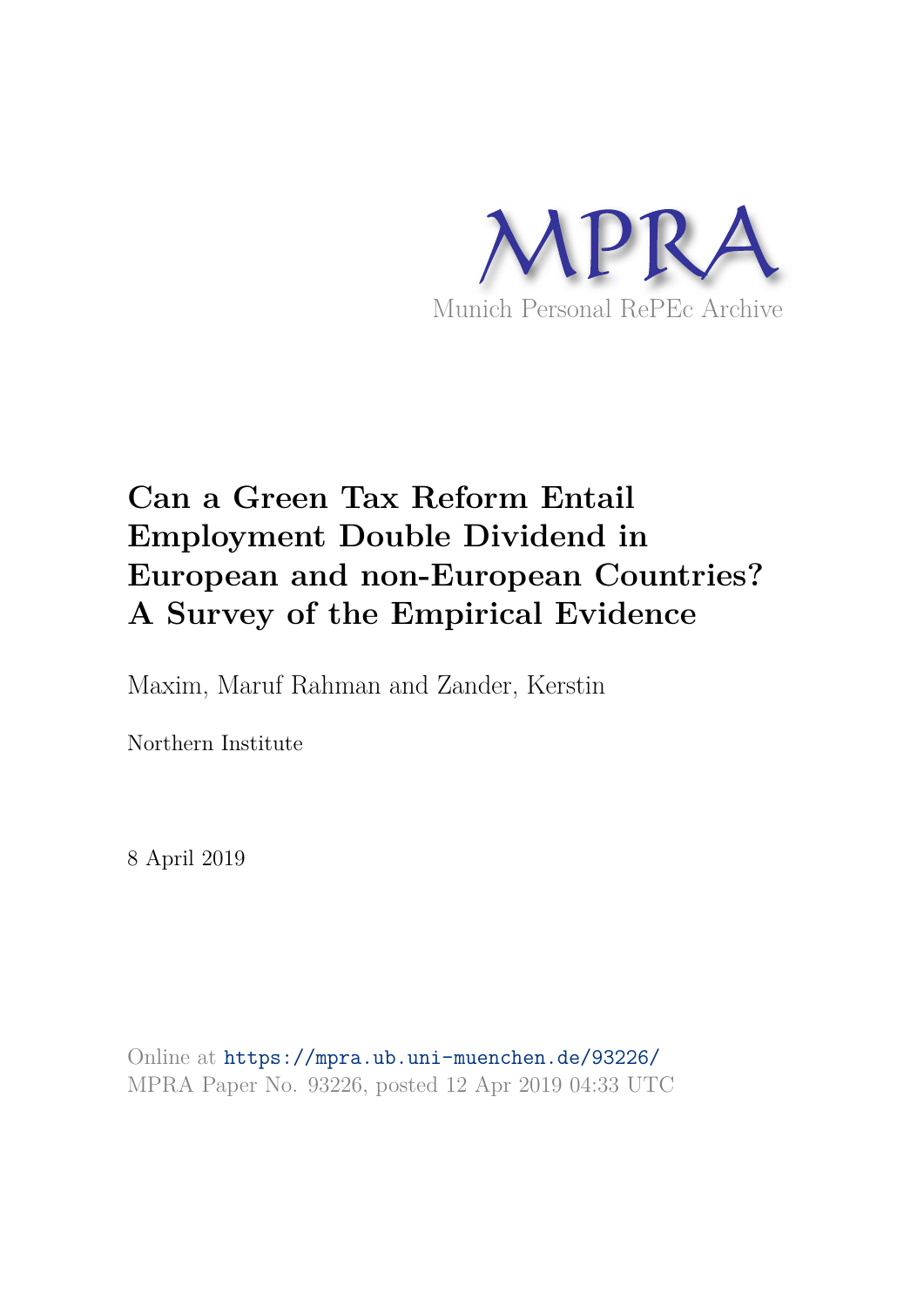# Can a green tax reform entail employment double dividend in European and non-European countries? A survey of the empirical evidence

Maruf Rahman Maxim

Kerstin Zander

### **Abstract:**

This paper synthesises the simulation studies concerning green tax reform (GTR) and employment double dividend (EDD) in European and non-European countries. The studies included investigate the effect of GTR on employment. We compared the simulation results between European and non-European countries to understand the impact of study region and our findings are fivefold. First, the simulation results suggest that GTR-driven EDD is observed in both European and non-European countries, but the average effect on employment in European countries (0.67%) is significantly greater than in non-European countries (0.18%). Second, optimal tax and tax revenue recycling policies in European and non-European countries for EDD are not identical. Reducing employers' social security contributions (SSC) has the potential to generate EDD in both countries. However, a reduction in value added tax (VAT) has the highest average effect on employment in European countries (1.62%), which negatively affects employment in non-European countries (-0.02%). Third, a reduction in personal income tax (PIT) as a tax recycling method creates a marginally average employment dividend in non-European countries (0.16%) but is counterproductive in European countries (-0.15%). Fourth, other taxes, which predominantly represent mixed taxes, exhibit the highest EDD potential in both European (1.01%) and non-European (0.46%) countries. Finally, employment dividend diminishes over time, but a weak quadratic pattern has been observed that reveals an accelerating effect on employment in the long term. These reflections should be considered before employing GTR in non-European countries in order to yield EDD.

**Keywords:** Green tax reform, Double dividend, Employment

**JEL Classification**: H23, H21, E24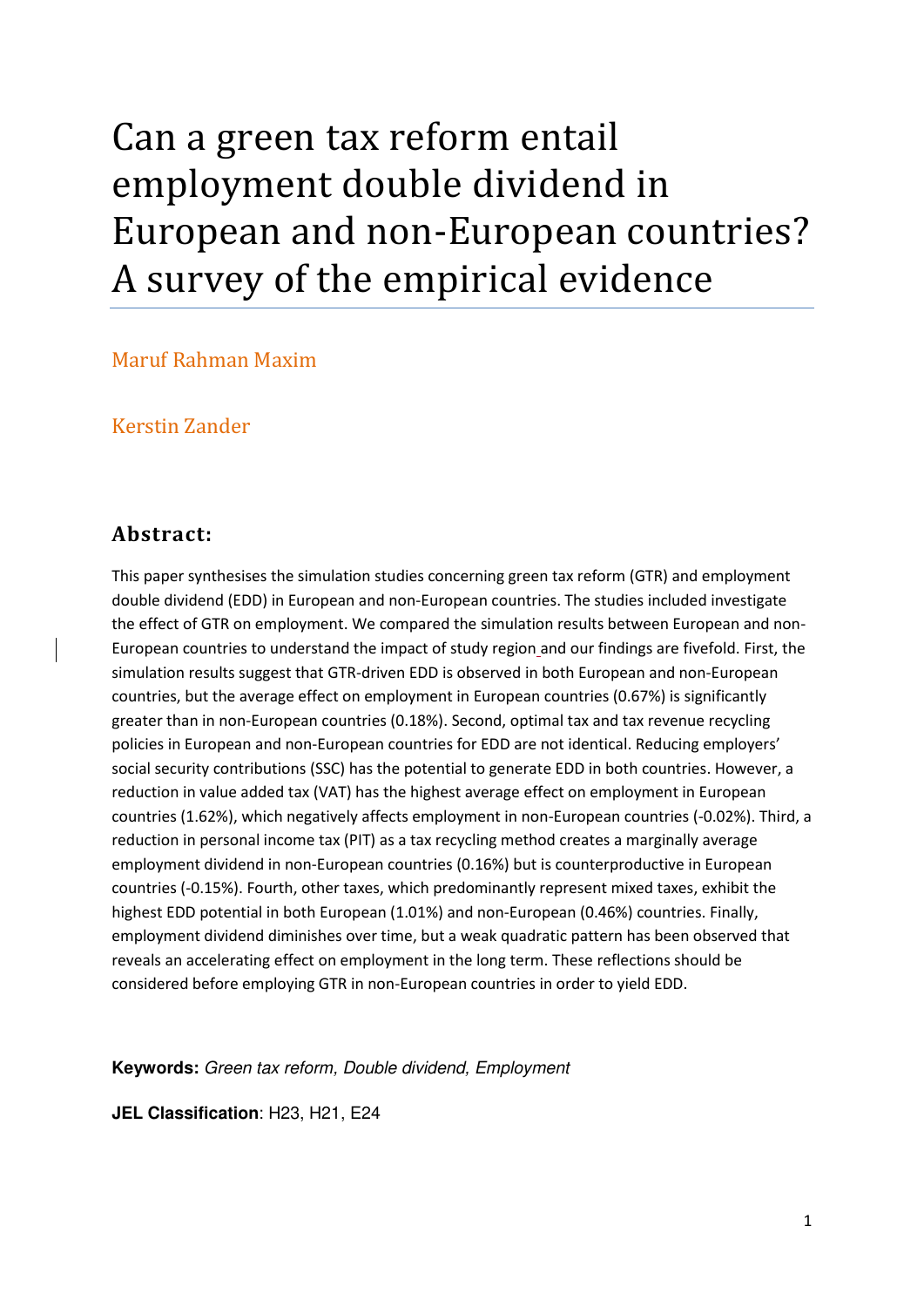### **1. Introduction**

Green tax reform has been a buzzword for several decades and has spread worldwide as a policy measure to address environmental concerns (OECD, 2015). The reform component of green tax strives to shift the tax burden from production (e.g. payroll tax) to environmental pollution. Nevertheless, the policy has often faced political backlash due to lack of transparency (Dresner et al., 2006). This called for the policy to offer additional economic benefits in order to gain wider public acceptance.

The double dividend (DD) hypothesis of GTR is an extensively researched topic that considers the possibility of producing additional economic benefits using environmentally beneficial tax measures (see Terkla, 1984, Lee and Misiolek, 1986, Pearce, 1991, Tullock, 1967). Both GTR and the DD postulate that the existing tax regime and environmental policies are not optimal and there is room for improvement. The government's tax revenue recycling is at the heart of any policy aimed to achieve DDs through GTR. Anger et al. (2010) and Patuelli et al. (2005) provide comprehensive overviews of the literature concerning GTR and the DD. However, there is a caveat when employing policy instruments to entail GTRdriven DDs because the emergence of economic dividends is highly sensitive to policy design (Bosquet, 2000).

The tax neutrality component of GTR that originates from revenue recycling creates the possibility of a second non-environmental dividend. This second dividend can manifest in the form of growth in gross domestic product (GDP), a reduction in unemployment, fiscal benefits, and an overall improvement in economic welfare (Pearce, 1991, Jorgenson and Wilcoxen, 1993, Morris et al., 1999). Despite extensive evidence favouring GTR-driven DDs, it is undeniable that the path towards a greener tax regime is challenging. Major hurdles such as inflation driven by an increase in production costs, deteriorating international competitiveness, impact on low income groups (especially factory workers), and vested interest by lobby groups and voters should be addressed (Bassi et al., 2009). A drastic GTR is not feasible due to the rise in such short-term costs, which can only be partially prevented by introducing the reform gradually (de Miguel and Manzano, 2011).

This paper aims to extend the understanding of GTR and the DD in the context of improved employment, often regarded as the employment double dividend. In this paper, we synthesised the results of 146 simulations from 33 studies. A greater emphasis is placed on understanding the practical implications of EDD in European and non-European countries. The paper also investigates the long-term impact of GTR on employment. The purpose of this exploration is to provide a framework for non-European countries where GTR is gaining acceptance as a policy measure to address the environmental concerns. It is organised as follows: Section 2 provides the foundation by outlining GTR, Section 3 presents the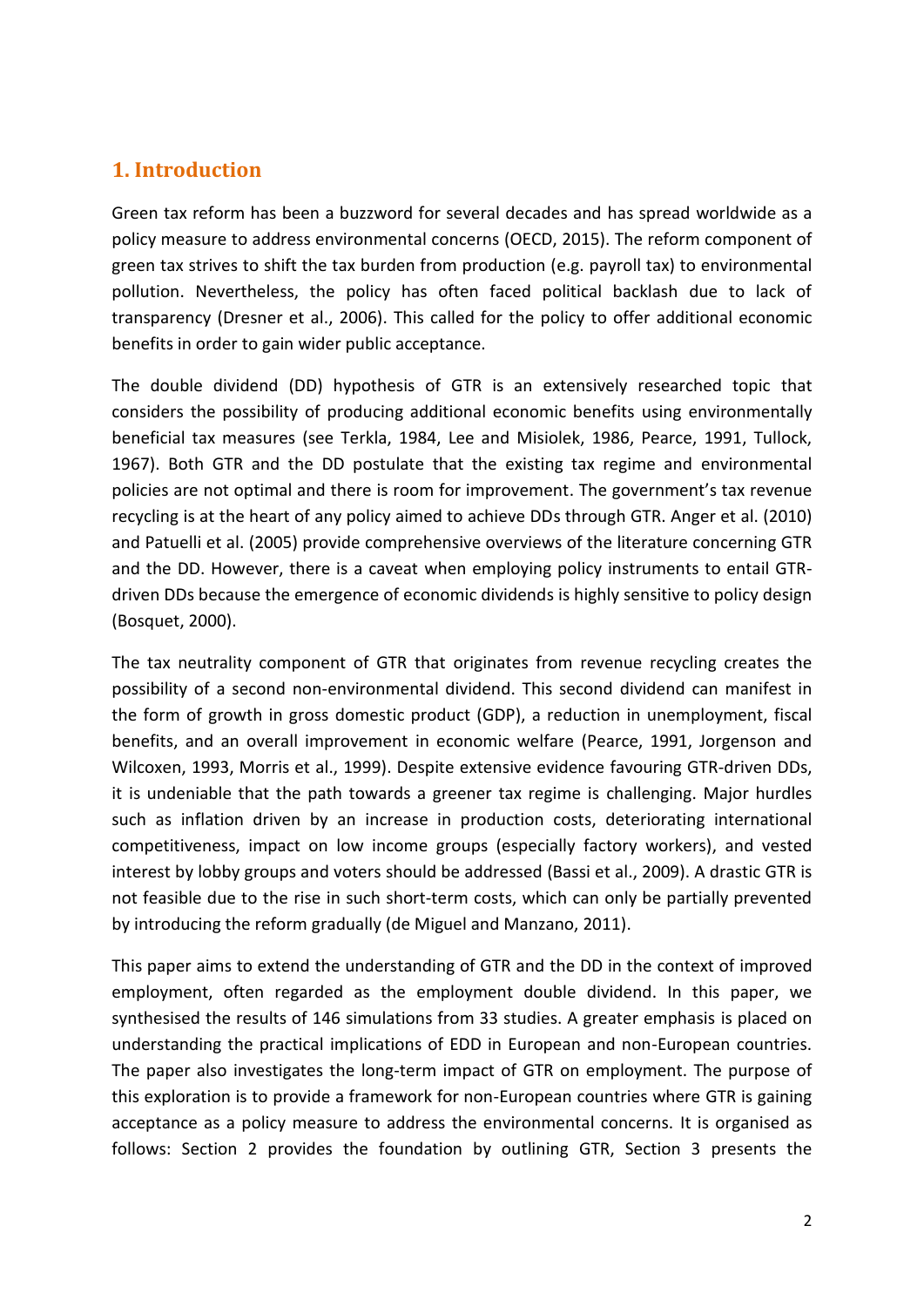empirical results of all the studies concerning EDD and summarises the modelling evidence, and Section 4 concludes with implications for future research.

### **2. Evolution of GTR**

European Environmental Agency (EEA) has classified green taxes into three major categories: cost-covering charges, incentive taxes, and fiscal environmental taxes (European Environmental Agency, 1996). The principle idea behind cost-covering charges, which are at an early stage of evolution in environmental taxes, is to cover the cost of regulation and control. Under this regime, the user pays for consumption of environmental resources (e.g. water); covering the cost of regulators who are responsible for ensuring the preservation of these environmental resources. Incentive taxes were developed later based on environmental taxes and are very much in line with Pigouvian tax. Here, tax is imposed on the polluter with the intention to change the behaviour of the polluter in the long term. The amount of tax is determined by the cost of environmental damage caused by the polluter. Fiscal environmental tax is the most recent environmental tax and aims to shift the primary focus of the tax system from distortionary tax towards tax for use of resources, without causing any significant change to the budgetary balance. Fiscal environmental tax is predominantly orchestrated by financial recycling and is the main driving force behind modern GTR. When green taxes were initially proposed to place monetary value on carbon emissions, there was backlash as the proposed taxes to achieve the desired reduction in emissions were too high and were therefore rendered politically unacceptable. Introducing financial recycling and lowering existing taxes made GTR more feasible (Metcalf, 2000).

### **2.1 Efficiency Double Dividend**

The efficiency DD of environmental taxation pivots the notion that such systems can reduce pollution by taxing the polluter and generating environmental welfare. Simultaneously, revenue generated from tax enables the government to make a more efficient tax system by reducing other distortionary taxes such as income tax, and by creating economic welfare (Tullock, 1967). Tax on factors of production is considered distortionary because it results in welfare loss.

The existence of efficiency DD was challenged by Bovenberg and Goulder (1996). According to their work, the biggest weakness in efficiency DD-driven GTR is that to gain the efficiency dividend, the revenue from contemporary tax must be completely substituted by the revenue generated from green taxes. However, the green tax base is too narrow, which makes it very difficult to substitute the revenue of income and payroll tax with a GTR. Even though green tax has the potential to generate higher revenue by utilising resource rent and expanding to other forms of industrial pollution (Gaffney, 1972, Repetto, 1996), it is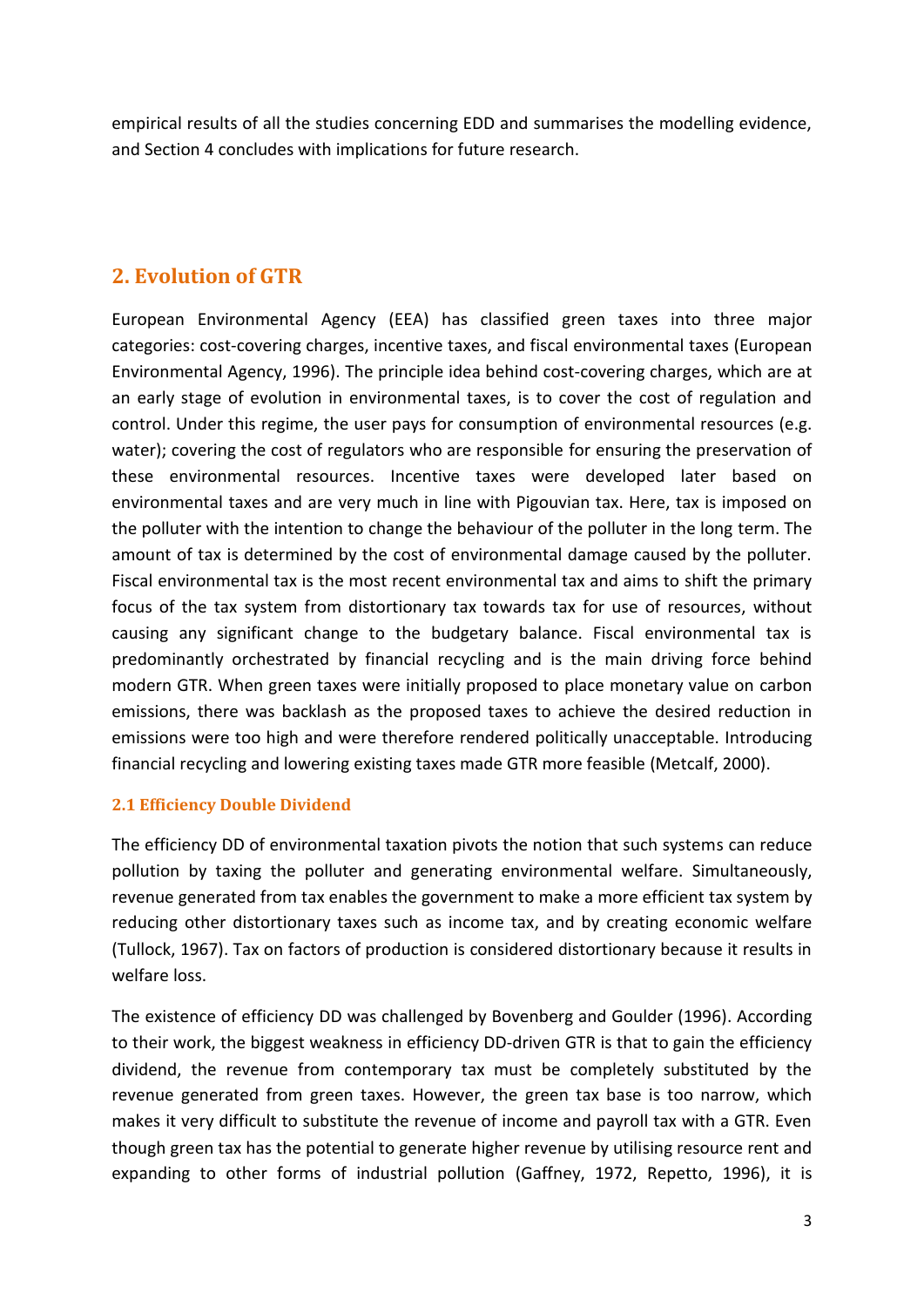unrealistic to expect such major reform anytime soon. This means a revenue-neutral GTR is unable to completely replace the existing tax system, thus these two taxes may co-exist. This could lead to a tax interaction effect (Bovenberg and Goulder, 1996) and result in greater welfare loss. This is possible due to the negative impact of the tax interaction effect compared to the positive benefit of revenue recycling (Parry, 1995).

Extensive discussion on efficiency DD in the literature led to the discovery of weak form of DD (Goulder, 1995). The weak DD argument postulates that recycling the revenue from green taxes by reducing distortionary fiscal taxes is optimal for overall welfare compared to returning it back to the economy in the form of a lump sum payment. This hypothesis is widely accepted by economists (Schöb, 2003).

### **2.2 Employment Double Dividend**

Employment lead double dividend was pioneered by European economists as Europe was infested by involuntary unemployment during the late 1980s. After the work of Pearce (1991), EDD received increased attention from scholars. This hypothesis suggests that an EDD-driven revenue-neutral GTR can effectively solve two problems: i) improve the environment by putting a cost on pollution, and ii) curtail payroll and other distortionary taxes that impact employment (Pearce, 1991, Repetto et al., 1992, Oates, 1993). To create DDs, it is important to ensure that a balance is maintained between the economic losses of GTR and the welfare created by revenue recycling (Patuelli et al., 2005).

### **3. Modelling Evidence**

Table 1 summarises the details of all 33 studies on EDD that we have included in our database<sup>1</sup>. The 146 simulation results are categorised according to the model type, region of study, time period of study, tax type, and tax recycling method. Results from European and non-European countries are compared for a deeper understanding of the significance of the study region. Model type is grouped between general equilibrium model (GE), macroeconomic model (M) and input output model (IO). Time period of study is categorised between short term<sup>2</sup> and long term<sup>3</sup>. Tax type includes tax based on carbon emissions (CO<sub>2</sub>), tax proposed by the European Community (EC), tax based on use of energy products (E) and other taxes which includes various types of mixed taxes. Tax recycling method is classified into SSC, VAT, PIT, lump sum transfer to household (LSTH) and other recycles.

<u>.</u>

 $<sup>1</sup>$  Interested readers can contact the authors for more details of the database.</sup>

<sup>&</sup>lt;sup>2</sup> Simulation duration is 10 years or less.

<sup>&</sup>lt;sup>3</sup> Simulation duration is more than 10 years.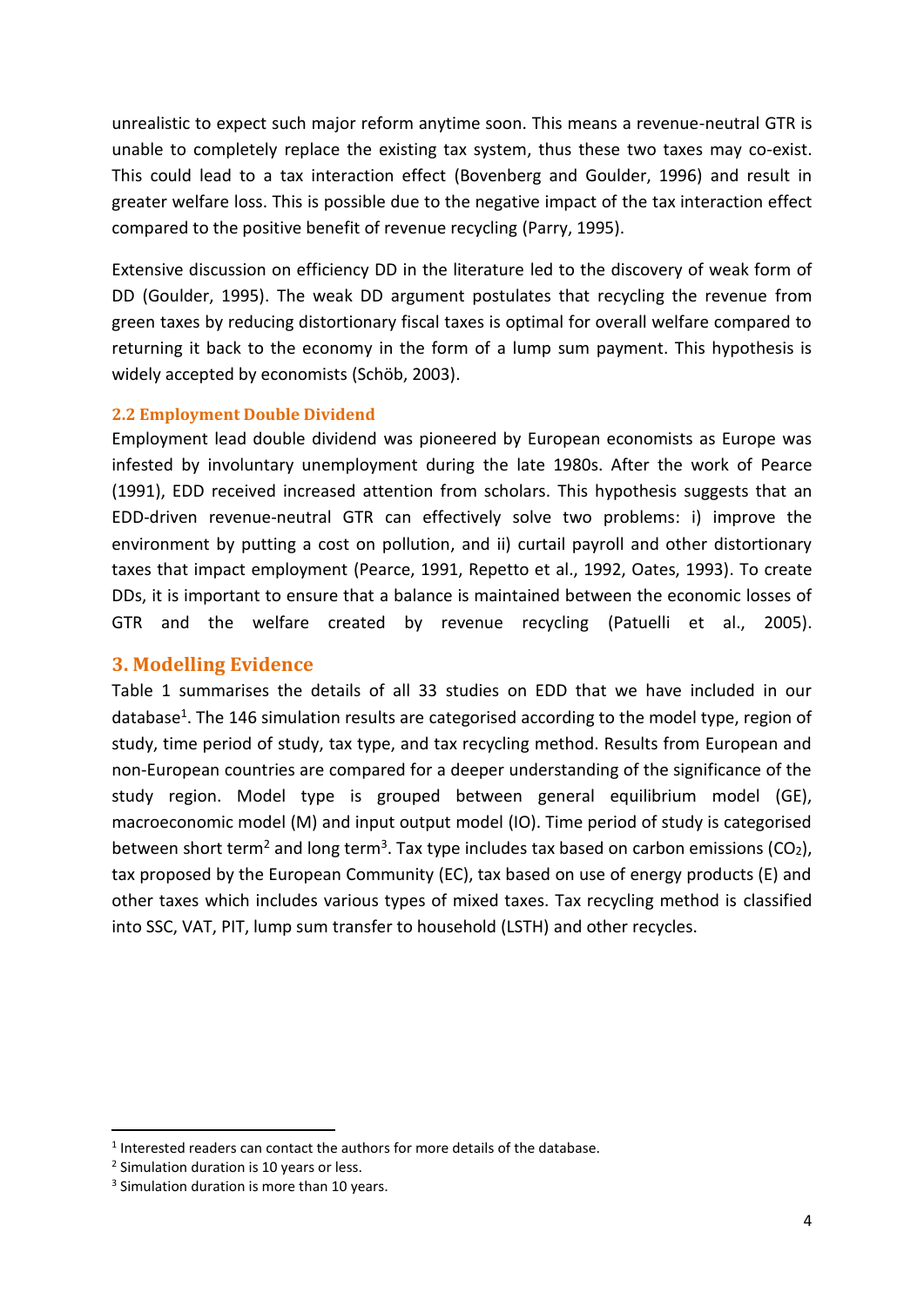### *Table 1: Summary of empirical studies that investigated GTR and the employment effect.*

| <b>STUDY</b>                                | DATA                                                                                                                                                                                                                                                                                                                                                                | <b>METHOD/S APPLIED</b>                                                                                                           | <b>MAJOR FINDING/S</b>                                                                                                                                                                                                                                                                                                                                          |
|---------------------------------------------|---------------------------------------------------------------------------------------------------------------------------------------------------------------------------------------------------------------------------------------------------------------------------------------------------------------------------------------------------------------------|-----------------------------------------------------------------------------------------------------------------------------------|-----------------------------------------------------------------------------------------------------------------------------------------------------------------------------------------------------------------------------------------------------------------------------------------------------------------------------------------------------------------|
| <b>PEREIRA AND</b><br><b>PEREIRA (2014)</b> | The data set consists of variables such as<br>domestic spending data, primary energy<br>demand, energy prices, foreign account<br>data, public sector data, population and<br>employment data, private wealth and<br>capital stock (2008) of the Portuguese<br>economy. The macroeconomic and energy<br>aggregate variables are averages of data<br>from 1990-2008. | The study used a dynamic general<br>equilibrium model (DGEP) of the<br>Portuguese economy.                                        | Various recycling channels of $CO2$ tax revenue were<br>analysed. Recycling was grouped between three major<br>policies: i) demand-driven policies (LSTH, VAT), ii)<br>employment-driven policies (SSC, PIT); and iii) investment-<br>driven policies (renewable energy investment tax credit).<br>The latter two policies exhibited significant EDD potential. |
| <b>KILIMANI</b><br>(2014)                   | The dataset is based on the 2009 Social<br>Accounting Matrix (SAM) of Uganda.<br>Thirty-nine industries and commodities<br>were used with household data, which<br>were classified into four regional groups.                                                                                                                                                       | The study employed the Uganda<br>applied general equilibrium model<br>to evaluate the impact of different<br>water tax scenarios. | The plausibility of EDD was highly sensitive to tax rates. It<br>was evident that EDD is achievable but depends on the<br>sector in which the tax is levied, the tax rate, and the<br>revenue recycling process. The study found plausible EDD,<br>especially in the short term.                                                                                |
| <b>KEMFERT AND</b><br><b>WELSCH (2000)</b>  | Data were taken from 11 major economic<br>sectors in the German economy, and three<br>major factors of production for each of the<br>sectors were established. Data were<br>aggregated and disaggregated. Time series                                                                                                                                               | A dynamic multi-sector CGE model,<br>LEAN-TCM, was used.                                                                          | Financial recycling was simulated in two ways: i) a lump<br>sum transfer to private household, and ii) labour cost<br>reduction. A noticeable growth in employment was<br>observed with negative growth in carbon emissions when<br>recycling was carried out through labour cost reduction.                                                                    |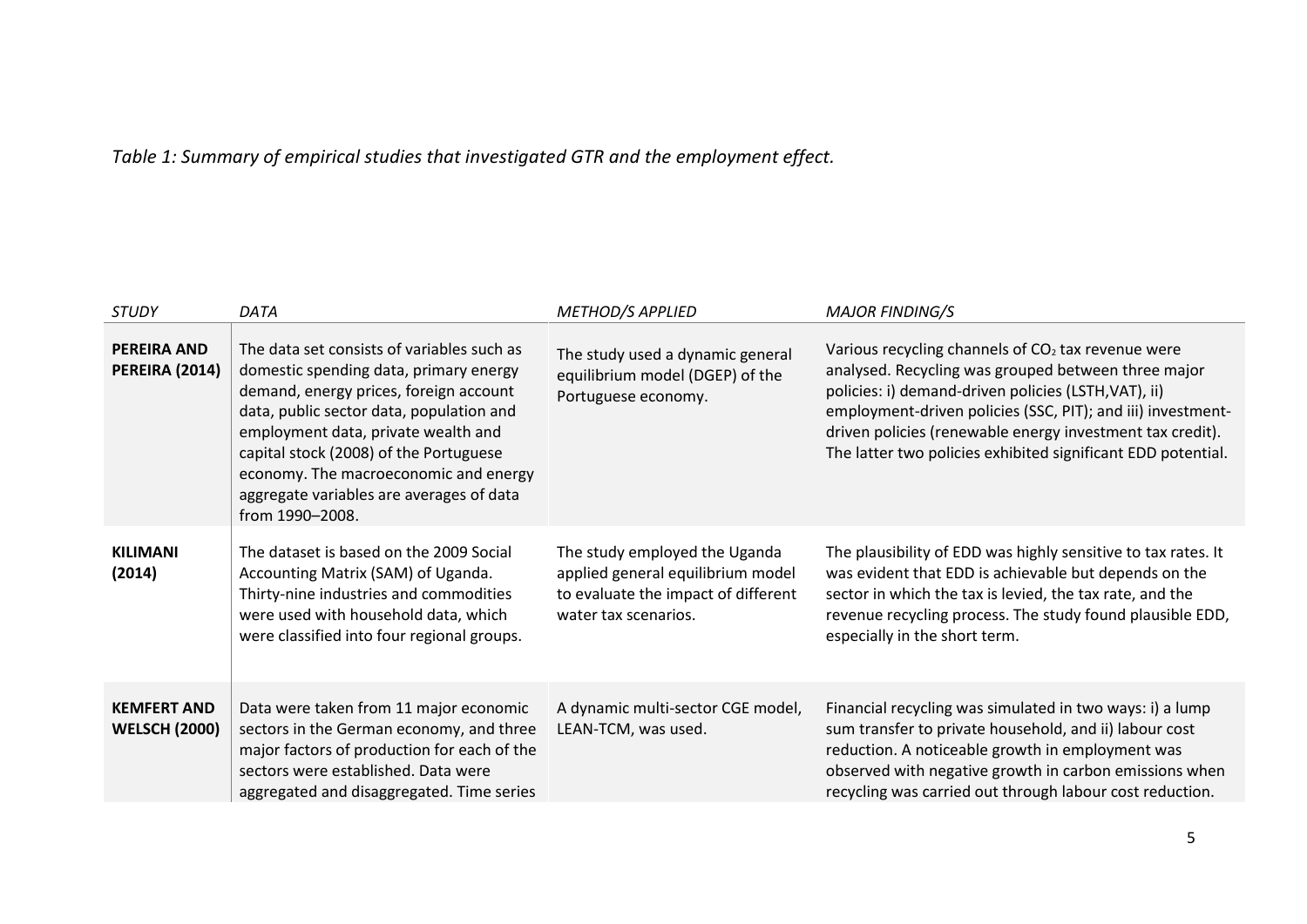|                                            | data for the period of 1970-1988 was used<br>to construct the database. The base year<br>for model calibration was 1985.                                                                                                                                                                                        |                                                                                                                                                           |                                                                                                                                                                                                                                                                                                                                                                                                        |
|--------------------------------------------|-----------------------------------------------------------------------------------------------------------------------------------------------------------------------------------------------------------------------------------------------------------------------------------------------------------------|-----------------------------------------------------------------------------------------------------------------------------------------------------------|--------------------------------------------------------------------------------------------------------------------------------------------------------------------------------------------------------------------------------------------------------------------------------------------------------------------------------------------------------------------------------------------------------|
| <b>BACH ET AL.</b><br>(2002)               | This study used data from 58 industries in<br>Germany to simulate the carbon emission<br>and employment data in the period of<br>1999-2010.                                                                                                                                                                     | The PANTA RHEI multi-sector<br>econometric simulation and<br>forecast model and the LEAN two-<br>region empirical general equilibrium<br>model were used. | Using green tax revenue to cut employers' pension<br>contributions led to a 2% decrease in carbon emissions and<br>an increase of 0.1%-0.6% in employment, creating an<br>additional 250,000 jobs by 2010.                                                                                                                                                                                             |
| POLLITT ET AL.<br>(2014)                   | Twelve different scenarios of<br>denuclearisation in Japan were analysed.<br>An extensive time series database from<br>1970-2010 was used to calibrate the<br>simulation.                                                                                                                                       | The global E3MG macro-<br>econometric model was used.                                                                                                     | Denuclearisation and a shift towards renewable energy,<br>coupled with GTR did not reduce GDP. In addition, it<br>induced a slight increase in employment and reduced<br>carbon emissions, therefore entailing EDD.                                                                                                                                                                                    |
| <b>BOSELLO AND</b><br>CARRARO<br>(2001)    | Data from 15 EU countries was used to<br>evaluate different policy suggestions.                                                                                                                                                                                                                                 | An econometric model titled WARM<br>was used.                                                                                                             | It is possible to gain EDD only in the short term, which<br>depends on a trade-off between environmental and<br>employment dividends. EDD is amplified when: i) financial<br>recycling includes both skilled and unskilled workers<br>compared to incorporating just unskilled ones; ii) a<br>cooperative policy adopted by EU countries resulted in<br>greater benefit over a non-cooperative policy. |
| <b>MANRESA AND</b><br><b>SANCHO (2005)</b> | The effect of green tax on energy goods<br>and the subsequent impact on pollution<br>and employment was measured under a<br>revenue neutral assumption in the Spanish<br>economy. Simulations were conducted<br>under a range of policy scenarios. Baseline<br>data was calibrated from a 1990 SAM of<br>Spain. | A static applied general equilibrium<br>model of Spain was used.                                                                                          | Empirically, it is possible to attain EDD by reducing payroll<br>taxes. However, the study found that revenue neutrality of<br>GTR is essential but not always sufficient to create EDD.                                                                                                                                                                                                               |
| ANDRÉ ET AL.                               | The model used data from 24 productive                                                                                                                                                                                                                                                                          | A static CGE model of Spain was                                                                                                                           | The study showed that reducing payroll taxes using the                                                                                                                                                                                                                                                                                                                                                 |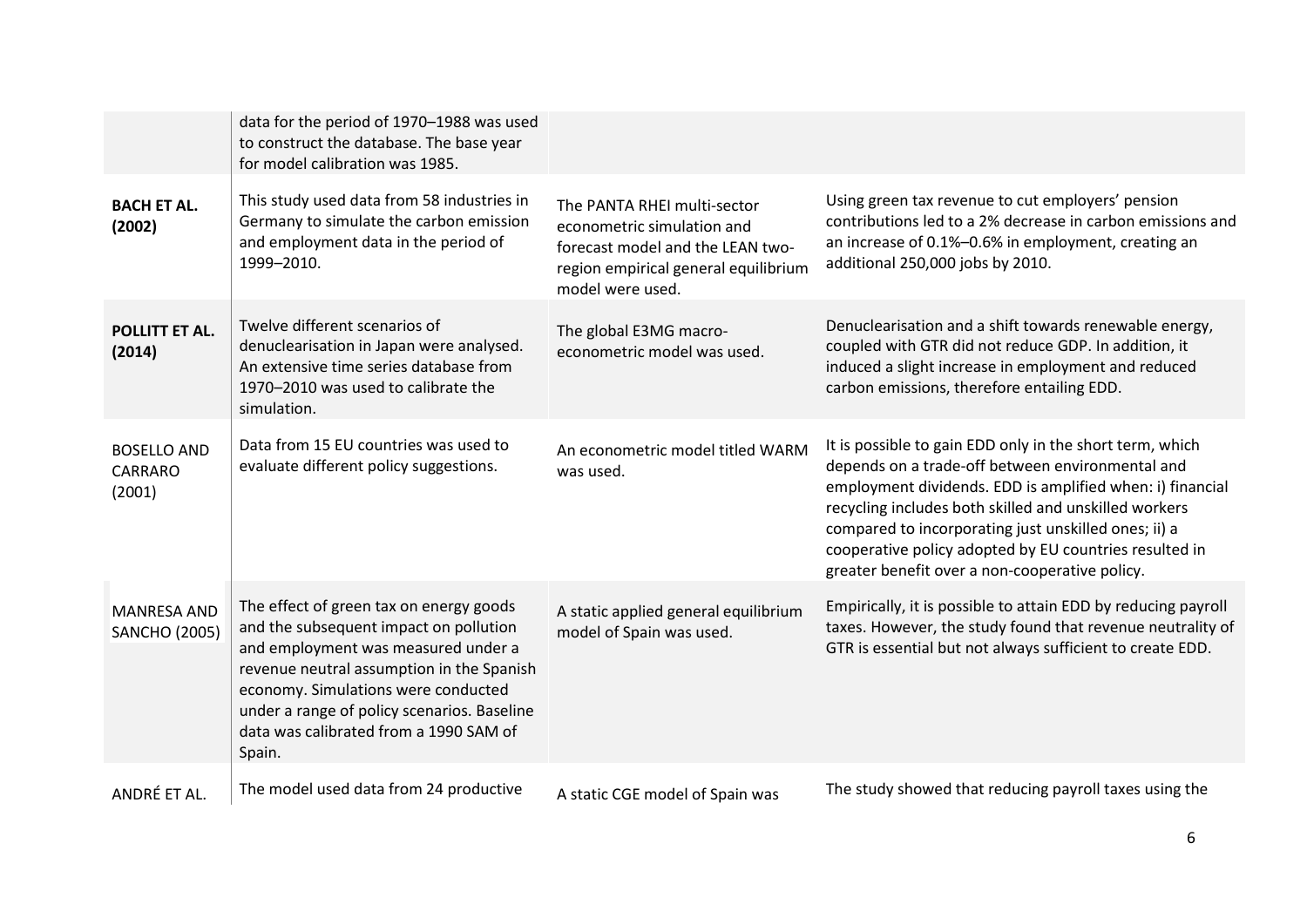| (2005)                                          | sectors in Andalusia, Spain and simulated<br>four different policy combinations based<br>on the 1990 input output table of<br>Andalusia.                                                                                                                                             | used.                                                                     | revenue generated from taxing CO <sub>2</sub> or SO <sub>2</sub> emissions<br>creates EDD. However, the same cannot be achieved by<br>reducing income tax.                                                                                                                                                                                                                |
|-------------------------------------------------|--------------------------------------------------------------------------------------------------------------------------------------------------------------------------------------------------------------------------------------------------------------------------------------|---------------------------------------------------------------------------|---------------------------------------------------------------------------------------------------------------------------------------------------------------------------------------------------------------------------------------------------------------------------------------------------------------------------------------------------------------------------|
| <b>CONRAD AND</b><br><b>LÖSCHEL (2005)</b>      | The model covered seven different sectors<br>and two primary factors of production in<br>the German economy.                                                                                                                                                                         | An applied general equilibrium<br>analysis with GEM-E3 model was<br>used. | The potential of EDD was documented when the<br>simulation was based on the market price of labour.<br>However, the same did not apply when the simulation was<br>based on the user cost of labour.                                                                                                                                                                       |
| SAVEYN ET AL.<br>(2011)                         | This study analysed the economic<br>significance of the Copenhagen Accord by<br>simulating various climate scenarios up to<br>2020 for selected developed and<br>developing countries, keeping the EU as<br>the main focus. The model used the GTAP<br>7 database for the year 2004. | The general equilibrium model,<br>GEM-E3, was used.                       | The study showed the futility of grandfathered cap-and-<br>trade (C&T) scheme in yielding EDD. Different<br>combinations of auctioned permits in C&T exhibited some<br>EDD potential in the EU. However, the reduction in<br>employees' social security contributions, driven by GTR<br>performed best for employment and GDP when compared<br>to all other alternatives. |
| <b>WELSCH AND</b><br><b>EHRENHEIM</b><br>(2004) | Input-output tables for the EU and<br>Germany in the year 1995 formed the core<br>database. Financial recycling was<br>incorporated by imposing an additional<br>excise tax on energy carriers and lowering<br>employers' contributions to pension funds.                            | A dynamic general equilibrium<br>model of the EU, LEAN_2000, was<br>used. | Simulation results showed that moderate EDD with<br>minimal effect on GDP can be achieved through GTR.<br>However, if the initial growth in employment causes an<br>increase in wage claims, employment dividend diminishes<br>over time and GDP is negatively affected.                                                                                                  |
| <b>BARDAZZI</b><br>(1996)                       | Input-output data from Italy in the year<br>1993 was used as the simulation database.                                                                                                                                                                                                | An input-output model of Italy,<br>INTIMO, was used.                      | A cut in SSC, financed by an increase in energy tax, VAT,<br>and an alternative tax on a firm's value were simulated.<br>The effect of this on the environment was not measured in<br>this study, but marginal growth in employment in all three<br>scenarios was observed.                                                                                               |
| <b>BACH ET AL.</b><br>(1994)                    | Input-output data from West Germany in<br>the year 1988 was used as the base<br>scenario.                                                                                                                                                                                            | A macroeconomic model, DIW, was<br>used.                                  | Simulation results depicted a significant reduction in<br>carbon emissions coupled with employment growth.                                                                                                                                                                                                                                                                |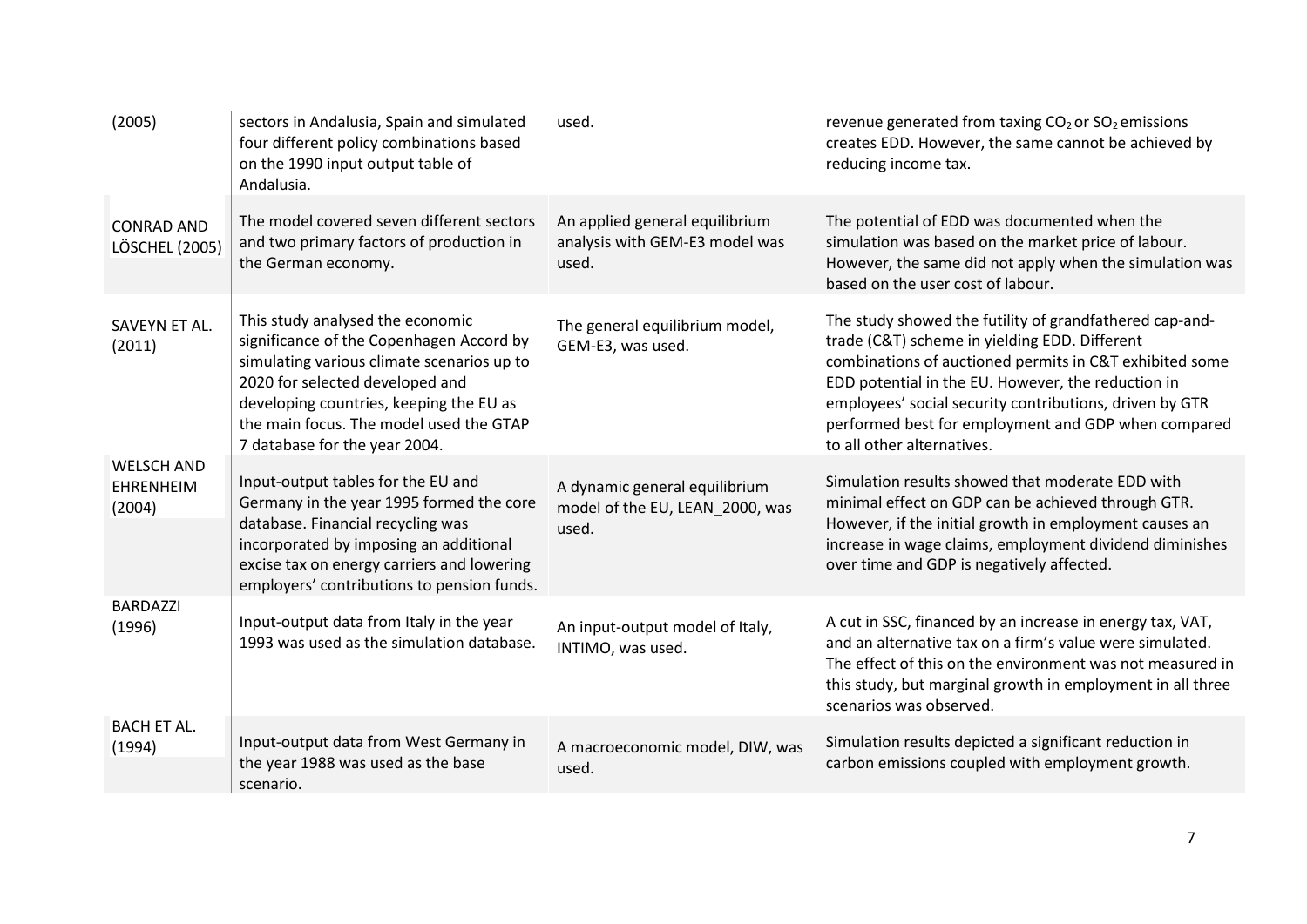| <b>CARRARO ET</b><br>AL. (1996)                | Time series data from 1978-1989 from six<br>EU countries (Germany, Italy, the UK,<br>Spain, the Netherlands and France)<br>comprised the core database.                                                                                                                                | Econometric general equilibrium<br>model, WARM, was used.                                                                     | The simulation results exhibited EDD in the short term but<br>was disputable in the long term.                                                                                                                                                               |
|------------------------------------------------|----------------------------------------------------------------------------------------------------------------------------------------------------------------------------------------------------------------------------------------------------------------------------------------|-------------------------------------------------------------------------------------------------------------------------------|--------------------------------------------------------------------------------------------------------------------------------------------------------------------------------------------------------------------------------------------------------------|
| <b>BARKER AND</b><br><b>KÖHLER (1998)</b>      | Coordinated, uncoordinated, and<br>unilateral strategies to decrease CO <sub>2</sub><br>emissions by 10% in all EU member states<br>by 2010 were compared with unilateral<br>policies in each member state using time<br>series and cross-sectional data from the<br>period 1968-1993. | This study used the E3ME<br>econometric model.                                                                                | With a multi-lateral EU co-ordinated excise duty, it was<br>possible to yield EDD. The GTR must stay revenue-neutral,<br>reducing employers' SSC through financial recycling.                                                                                |
| <b>HOLMLUND</b><br>AND KOLM<br>(2000)          | A hypothetical scenario with two sectors<br>(tradeable and non-tradeable), where all<br>firms use labour as well as an imported<br>polluting factor (energy) for production<br>were analysed.                                                                                          | A general equilibrium approach was<br>used.                                                                                   | A switch from labour taxes to energy taxes had the<br>potential to increase employment. However, the effect on<br>overall welfare was ambiguous as simulation results<br>showed a marginal decrease in real GDP.                                             |
| <b>BARKER ET AL.</b><br>(1993)                 | Estimated net use of energy in the UK in<br>1991, taken from the digest of UK energy<br>statistics provided the backbone of the<br>database was used.                                                                                                                                  | The macroeconomic model,<br>HERMES, was linked to the energy<br>model, MIDAS, to create an<br>operational multi-model system. | The revenue recycling approach of GTR (lowering VAT and<br>personal income taxes) was analysed. The study exhibited<br>an overall reduction in carbon emissions accompanied by<br>growth of 0.2% in GDP from baseline with marginal growth<br>in employment. |
| <b>JANSEN AND</b><br><b>KLAASSEN</b><br>(2000) | The study used three different models to<br>simulate the impact of a proposed 1997 EU<br>energy tax. Fuel consumption data from<br>1997 was used as the baseline scenario<br>and was compared with simulation results                                                                  | Two econometric models, HERMES<br>and E3ME, and one dynamic<br>general equilibrium model, GEM-E3,<br>were used.               | The study showed that the proposed tax increase of 10-<br>25% on mineral oils in EU countries had a positive impact<br>on both GDP and employment with a reduction in $CO2$<br>emissions of 0.9-1.6%.                                                        |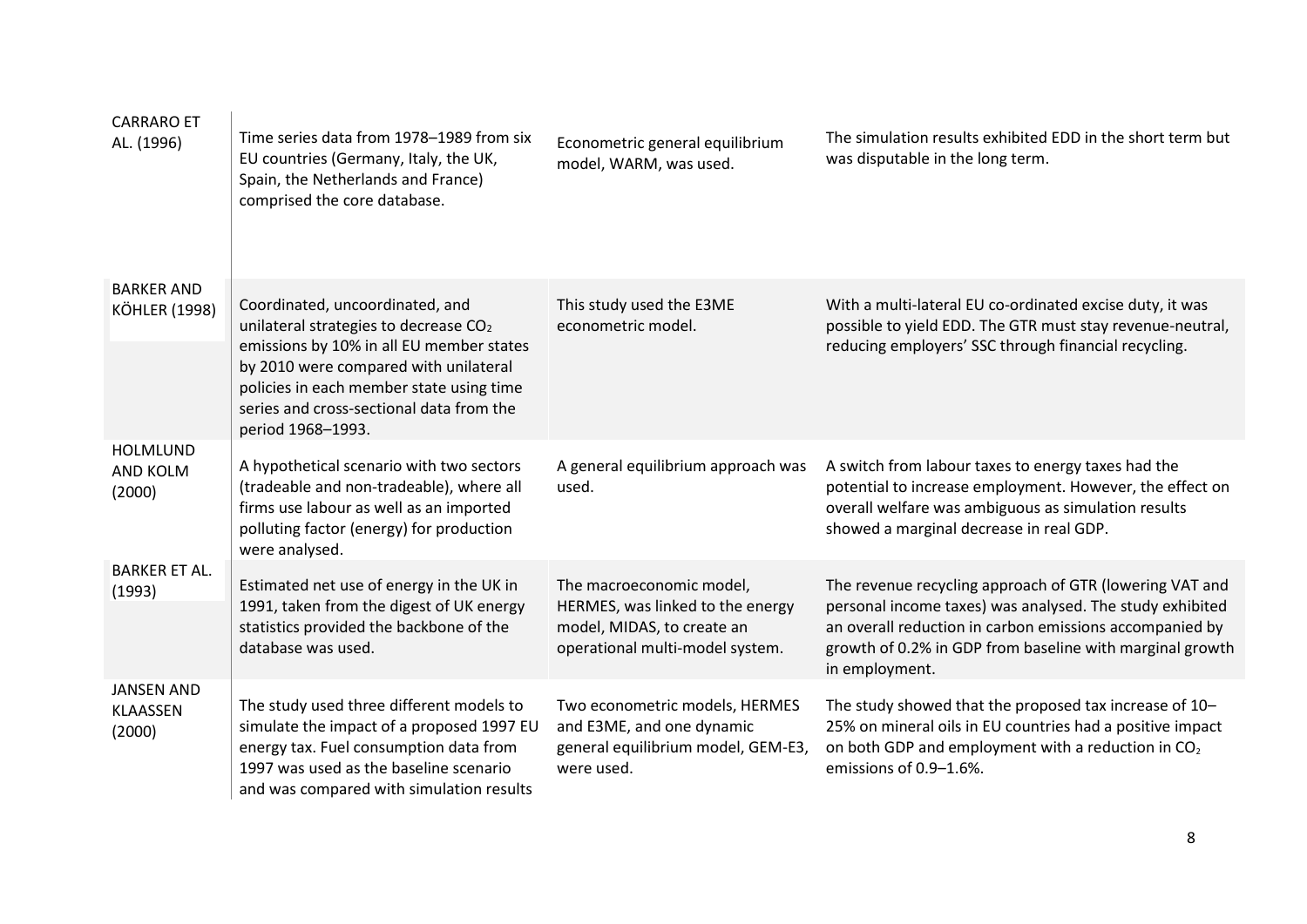|                                                     | from 2005 to measure the impact of the<br>shock.                                                                                                                                                                                                                                         |                                                                                                                                                                                                                                        |                                                                                                                                                                                                                                                                                                                                                                                    |
|-----------------------------------------------------|------------------------------------------------------------------------------------------------------------------------------------------------------------------------------------------------------------------------------------------------------------------------------------------|----------------------------------------------------------------------------------------------------------------------------------------------------------------------------------------------------------------------------------------|------------------------------------------------------------------------------------------------------------------------------------------------------------------------------------------------------------------------------------------------------------------------------------------------------------------------------------------------------------------------------------|
| <b>MABEY AND</b><br><b>NIXON (1997)</b>             | The effect of environmental taxes on<br>employment, energy consumption, and<br>GDP were compared from two<br>econometric models. These supply-side<br>econometric models were constructed<br>based on quarterly adjusted time series<br>data from the UK in the period of 1965-<br>1992. | Two supply-side econometric<br>models, EGEM and SLEEC, with two<br>of EGEMs extensions (EGEME and<br>EGEMX).                                                                                                                           | Both supply-side models exhibited the efficacy of<br>environmental taxes in curbing energy consumption and<br>carbon emissions. However, EDD was found in the results<br>driven from the EGEM model and its extensions. A<br>marginal triple dividend (increased GDP) was documented<br>when recycling was achieved by reducing SSC compared to<br>reducing personal income taxes. |
| DE MOOIJ AND<br><b>BOVENBERG</b><br>(1998)          | The study encompassed a hypothetical<br>European economy. However, the<br>calibration of the study included empirical<br>information driven from various<br>econometric studies concerning European<br>economies.                                                                        | The model was based on a small<br>European economy that had two<br>separate versions. The assumption<br>for one is that capital is perfectly<br>mobile internationally, whereas the<br>other keeps capital fixed across<br>boundaries. | Simulation results showed the potential of EDD, especially<br>when capital was immobile. Capital immobility is a short-<br>term phenomenon. Therefore, the study demonstrated<br>the short-term EDD potential of GTR.                                                                                                                                                              |
| <b>ROSON (2003)</b>                                 | The 1997 Italian SAM, which was updated<br>from the 1990 SAM through maximum<br>likelihood estimation made up the base<br>year data for the model.                                                                                                                                       | A dynamic general equilibrium<br>model of the Italian economy was<br>used.                                                                                                                                                             | The study demonstrated that a reduction in labour taxes<br>with the revenue generated from carbon taxes can be<br>counterproductive and could increase unemployment,<br>disapproving the existence of EDD in the Italian economy.                                                                                                                                                  |
| <b>BOSSIER AND</b><br><b>BRÉCHET</b><br>(1995)      | The study analysed the impact of EC tax<br>across six EU countries. The study<br>measured the impact of a tax cut by<br>reducing the SSC of the employer, using<br>the revenue generated from<br>carbon/energy tax.                                                                      | A top-down macroeconometric<br>model, HERMES, was used.                                                                                                                                                                                | Strong evidence for EDD was documented, simultaneously<br>increasing employment while reducing carbon emissions.                                                                                                                                                                                                                                                                   |
| <b>FELDER AND</b><br><b>VAN</b><br><b>NIEUWKOOP</b> | Household data categorised into six<br>different classes based on income, and 41                                                                                                                                                                                                         | A large-scale static general<br>equilibrium model of Switzerland                                                                                                                                                                       | GTR increased welfare, even in the absence of any strong<br>environmental dividend. The study also demonstrated that                                                                                                                                                                                                                                                               |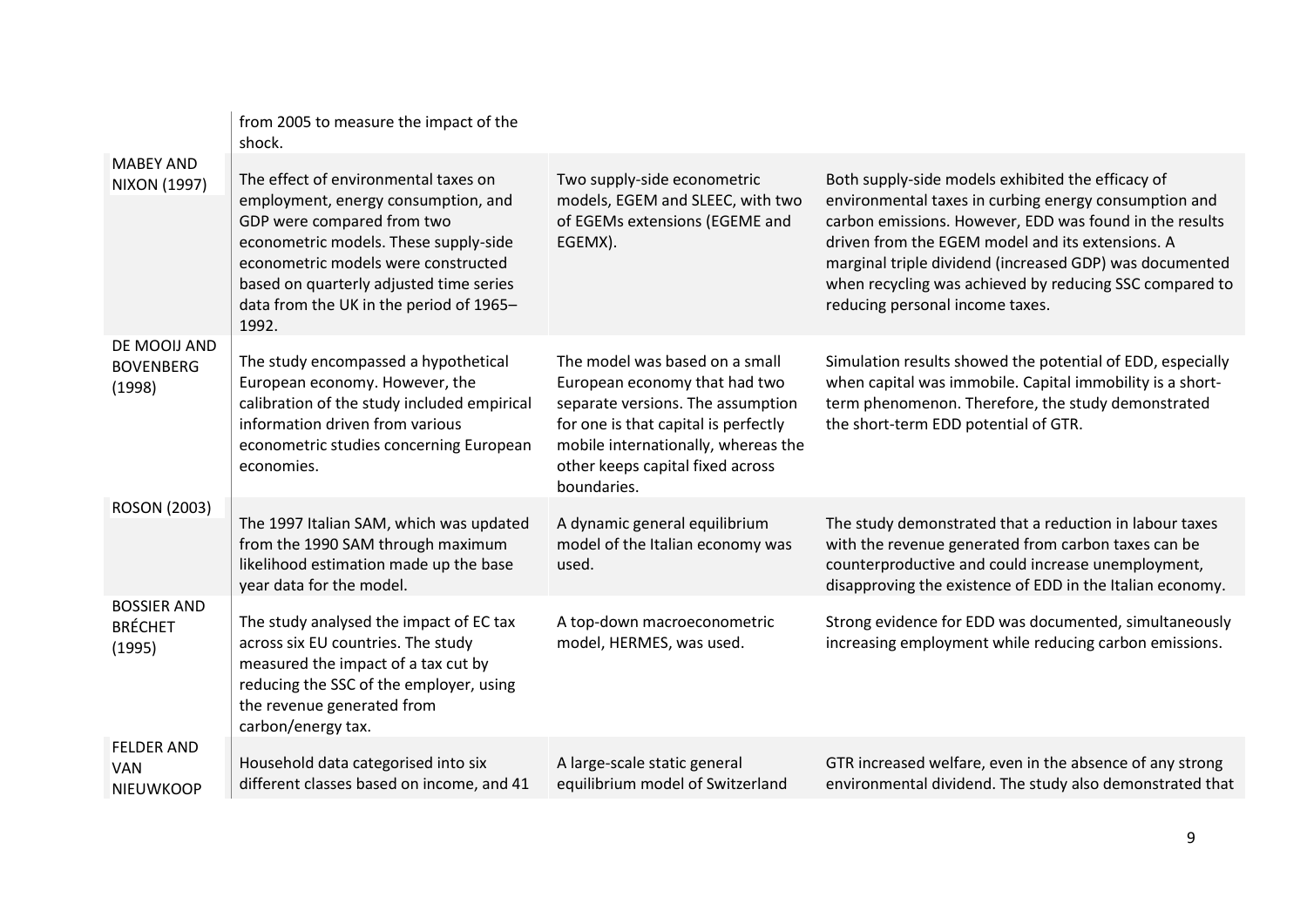| (1996)                                                                                                                   | industrial sector data of Switzerland of<br>1990 comprised the core database.                                                                                                                                                | was used.                                                                                                                                              | any distributional inefficiency of GTR can be repealed by<br>lowering other distortionary taxes.                                                                                                                                                                                                                                                              |
|--------------------------------------------------------------------------------------------------------------------------|------------------------------------------------------------------------------------------------------------------------------------------------------------------------------------------------------------------------------|--------------------------------------------------------------------------------------------------------------------------------------------------------|---------------------------------------------------------------------------------------------------------------------------------------------------------------------------------------------------------------------------------------------------------------------------------------------------------------------------------------------------------------|
| <b>VANDYCK AND</b><br><b>VAN</b><br><b>REGEMORTER</b><br>(2014)                                                          | IO tables, regional and national<br>government accounts, household accounts<br>and employment data from Belgium in the<br>year 2005 were used as the base scenario.                                                          | A regional CGE model from Belgium,<br>which is largely based on GEM-E3<br>was used.                                                                    | Two different scenarios were analysed in the simulation:<br>recycling of energy tax revenue through a lump sum<br>transfer, and a reduction in SSC. The latter proved to be<br>EDD conducive at both a regional and a national level.                                                                                                                         |
| MARKANDYA<br>ET AL. (2013)                                                                                               | The database was composed of an IO<br>table, environmental satellite accounts,<br>and energy balance sheets from Spain in<br>the year 2005. It also included the<br>contribution of labour markets to the<br>shadow economy. | A static multi-sector general<br>equilibrium model from Spain was<br>used.                                                                             | Three different recycling approaches were modelled: SSC,<br>CT, and LSTH. One of the key contributions of this study is<br>that it considered the shadow economy as a key<br>contributor to the double dividend hypothesis and overall<br>found strong evidence for EDD.                                                                                      |
| <b>CIASCHINI ET</b><br>AL. (2012)                                                                                        | A bi-regional SAM from Italy in the year<br>2003 provided the core data. The study<br>was designed to analyse the impact of a<br>progressive green tax on the regional<br>economy.                                           | A static bi-regional CGE model of<br>Italy was used.                                                                                                   | Two different tax reductions (PIT and Italian regional<br>production tax) as a means of financial recycling of tax<br>revenue were analysed. Regional EDD was observed.<br>However, as an aggregate, employment growth was<br>negative.                                                                                                                       |
| <b>SAHLÉN AND</b><br>The model used SAM from Namibia in the<br><b>STAGE (2012)</b><br>year 2004 as the primary database. |                                                                                                                                                                                                                              | The model was based on the<br>generic CGE model created by the<br>International Food Policy Research<br>Institute (IFPRI) for developing<br>countries. | Three types of revenue recycling mechanisms (VAT<br>reduction, LSTH, and unskilled labour subsidy) under five<br>scenarios were used to test the possibility of a triple<br>dividend (lower emissions coupled with increased GDP and<br>employment). A reduction in VAT as a means of recycling<br>showed the highest potential to achieve a triple dividend. |
| LEE ET AL.<br>(2012)                                                                                                     | The core database consisted of time series<br>data, covering the period 1970-2008. The<br>baseline scenario was scaled to the policies<br>of World Energy Outlook, 2010.                                                     | The E3MG global macro-<br>econometric model was used.                                                                                                  | The simulation was designed to observe the<br>macroeconomic effects of carbon taxes in Japan that are<br>intended to cut the carbon emissions by 25% by 2020,<br>compared to the levels in 1990. The study shows if tax<br>revenues are recycled effectively, it can yield EDD.                                                                               |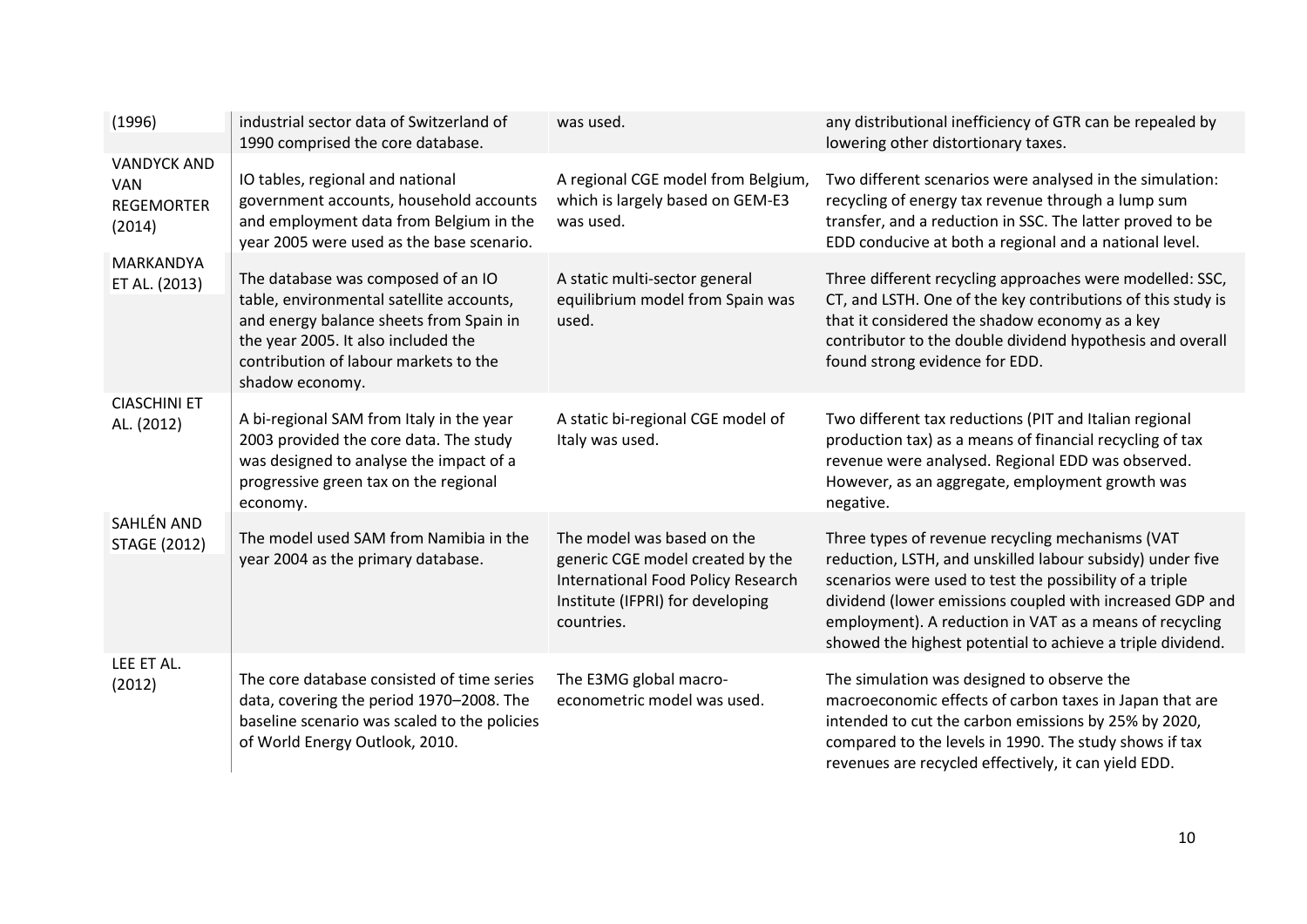| O'RYAN ET AL.<br>(2005)             | The database was created from the 1996<br>Chilean SAM.                                                                        | A static CGE model, ECOGEM-Chile,<br>was used.                                  | Six types of environmental taxes and recycling policies<br>were simulated. The study focused on taxing three air<br>pollutants (PM10, $SO_2$ and NO <sub>2</sub> ) and the simulation results<br>demonstrated that taxing PM10 results in the highest<br>environmental dividend compared to the other two. The<br>study also showed that LSTH as a method of tax revenue<br>recycling is economically beneficial and enhances social<br>utility. |
|-------------------------------------|-------------------------------------------------------------------------------------------------------------------------------|---------------------------------------------------------------------------------|--------------------------------------------------------------------------------------------------------------------------------------------------------------------------------------------------------------------------------------------------------------------------------------------------------------------------------------------------------------------------------------------------------------------------------------------------|
| <b>MIRHOSSEINI</b><br>ET AL. (2017) | A 2006 SAM of the Iranian economy was<br>used as the database.                                                                | A static CGE model of Iran was<br>used.                                         | Three types of revenue recycling policies (LSTH, CT, and<br>SSC) were analysed to evaluate the DD potential of GTR in<br>Iran. The study also incorporated the shadow economy in<br>its modelling approach. A GTR involving labour tax<br>reduction generated noticeable EDD.                                                                                                                                                                    |
| (BOR AND<br><b>HUANG, 2010)</b>     | For simulations, the study included data<br>from 21 industries and 48 commodities,<br>taken from the 2001 IO table of Taiwan. | A dynamic CGE model of Taiwan,<br>EnFore-CGE, was used.                         | Six recycling scenarios of energy tax revenues were<br>analysed. All scenarios proved to be counterproductive in<br>yielding EDD and exhibited negative growth of<br>employment.                                                                                                                                                                                                                                                                 |
| <b>VAN HEERDEN</b><br>ET AL. (2006) | The database was based on 1998 Sam of<br>South Africa.                                                                        | A static CGE model of South Africa,<br>based on the ORANI-G model, was<br>used. | Four tax policies (carbon tax, fuel tax, electricity tax, and<br>energy tax) along with three different recycling schemes<br>(VAT, direct tax, and food tax) were analysed to search for<br>triple dividends. A triple dividend of economic growth,<br>poverty alleviation and a reduction in emissions were<br>observed when a reduction in food tax was used as a<br>means of revenue recycling. The study also demonstrated<br>EDD potential. |
| LIU AND LU<br>(2015)                | The database was based on the 2007 SAM<br>of China which covered 137 industries.                                              | A dynamic CGE model of China,<br>CASIPM-GE, was used.                           | Carbon tax was recycled using two scenarios of production<br>tax and consumption tax reduction in China. The study<br>identified the effectiveness of carbon tax in China in<br>curbing emissions, however no EDD was found. Rather, an                                                                                                                                                                                                          |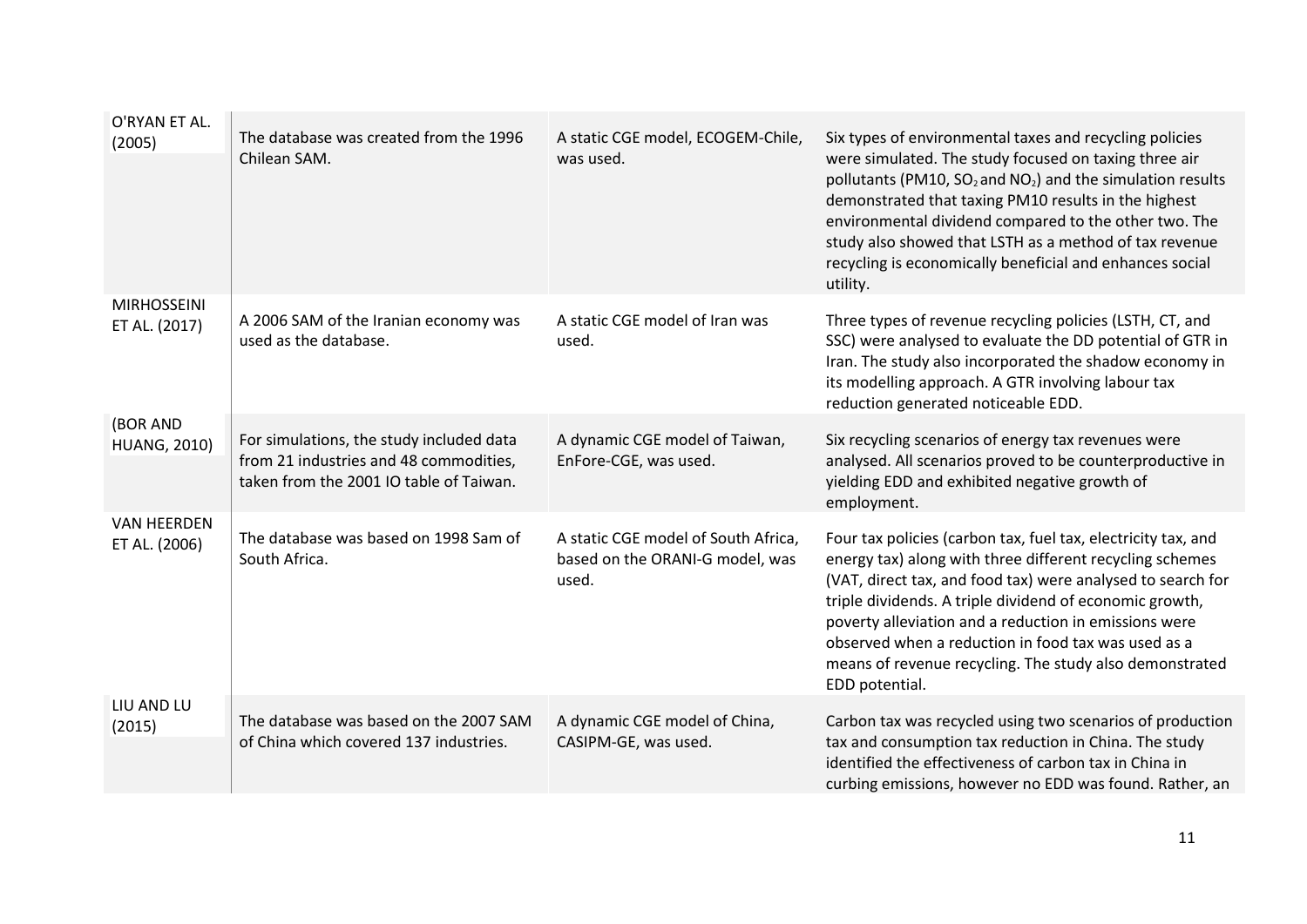| adverse impact on employment under was observed in |
|----------------------------------------------------|
| both scenarios.                                    |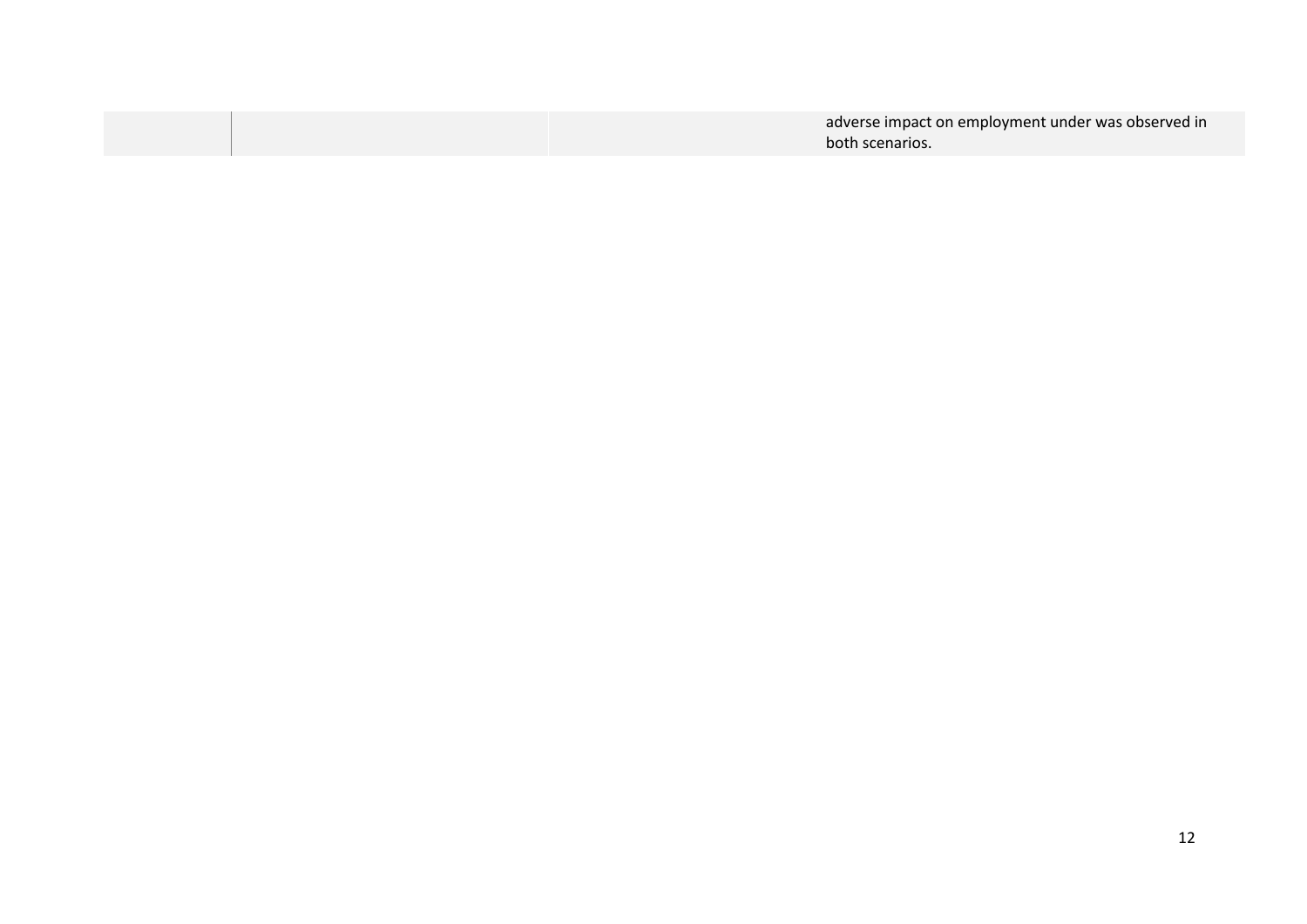#### **3.1 Environmental dividend**

The environmental dividend is measured using carbon emissions data. The simulation results demonstrate a reduction of emissions compared to the baseline scenario, highlighting the possibility of the environmental dividend, often referred as the first dividend. Table 1 shows the results of 95 simulations, categorised between European and non-European countries. The average emissions reduction of -5.46511% across all regions and the frequency distribution shown in Fig. 1. strongly evidence the first dividend. Even though the simulations concerning GTR and EDD are from non-European countries that have measured the emissions reduction are very limited in number compared to those from European countries, the average results are very similar.

| All results    |           | European countries |            | Non-European countries |            |  |
|----------------|-----------|--------------------|------------|------------------------|------------|--|
| N              | 95        | N                  |            |                        | 20         |  |
| Mean           | -5.46511% | Mean               | -5.249936% | Mean                   | -6.272025% |  |
| Std. Deviation | 5.4122%   | Std. Deviation     | 4.9056959% | Std. Deviation         | 7.0937374% |  |

*Table 2: CO2 emissions reduction in European and non-European countries.* 



*Figure 1. Frequency distribution of 95 different simulations that measured the reduction of carbon emissions compared to the baseline scenario.* 

#### **3.2 Employment dividend**

A positive change in employment compared to the baseline scenario evidences the employment (second) dividend. Table 2 presents the employment results, categorised according to the European and non-European contexts. The results show that the employment dividend is more prominent in European countries compared to non-European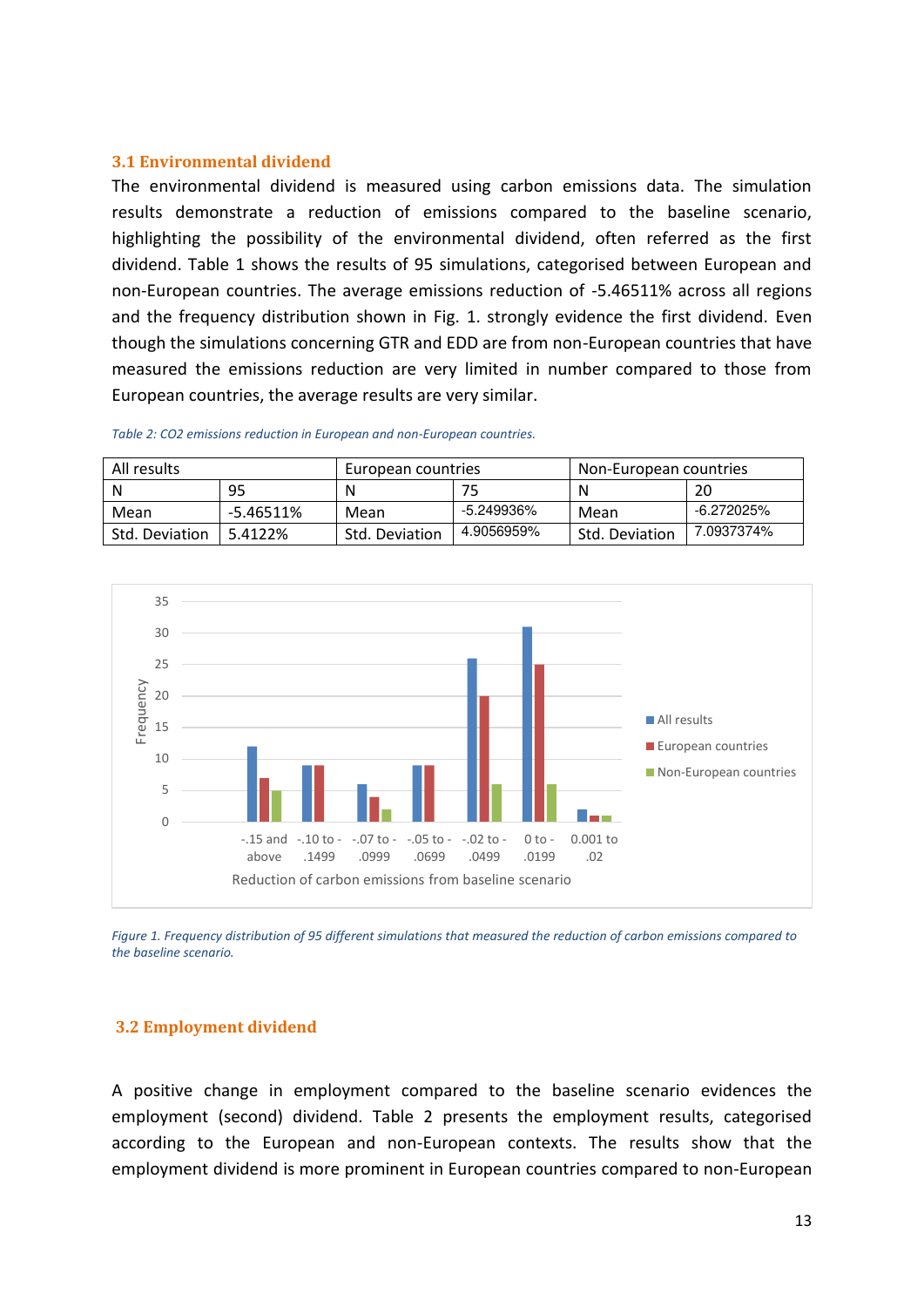countries. Fig.2 groups the simulation results of the analysis of the positive and negative employment effects across the two contexts. 77.31% of the simulation results coming from European countries demonstrate a positive employment effect, while for non-European countries, the statistic is only 55.10%. The simulations, however, use a wide range of different models and model assumptions. Therefore, understanding the country-specific results on the employment effect requires further exploration.

| All results    |        | European countries |        | Non-European countries |        |  |
|----------------|--------|--------------------|--------|------------------------|--------|--|
| N              | 146    | 97<br>Ν            |        | N                      | 49     |  |
| Mean           | 0.5047 | Mean               | 0.6684 | Mean                   | 0.1806 |  |
| Std. Deviation | 1.2841 | Std. Deviation     | 1.4380 | Std. Deviation         | 0.8269 |  |

*Table 1: Employment changes in European and non-European countries.* 



*Figure 2. Impact on employment: 146 simulations results grouped based on the employment effect across the two geographic contexts.* 

#### **3.3 Subgroup Comparisons:**

The performance of GTR is affected by the country of study, but there are several other moderator variables that can greatly influence the simulation outcomes. Table 3 presents the average employment effect, categorised according to the European and non-European contexts, which is then further categorised according to the model type, time period of study, tax type, and tax recycling method. The comparison shows some stark differences across country groups in terms of yielding the employment effect.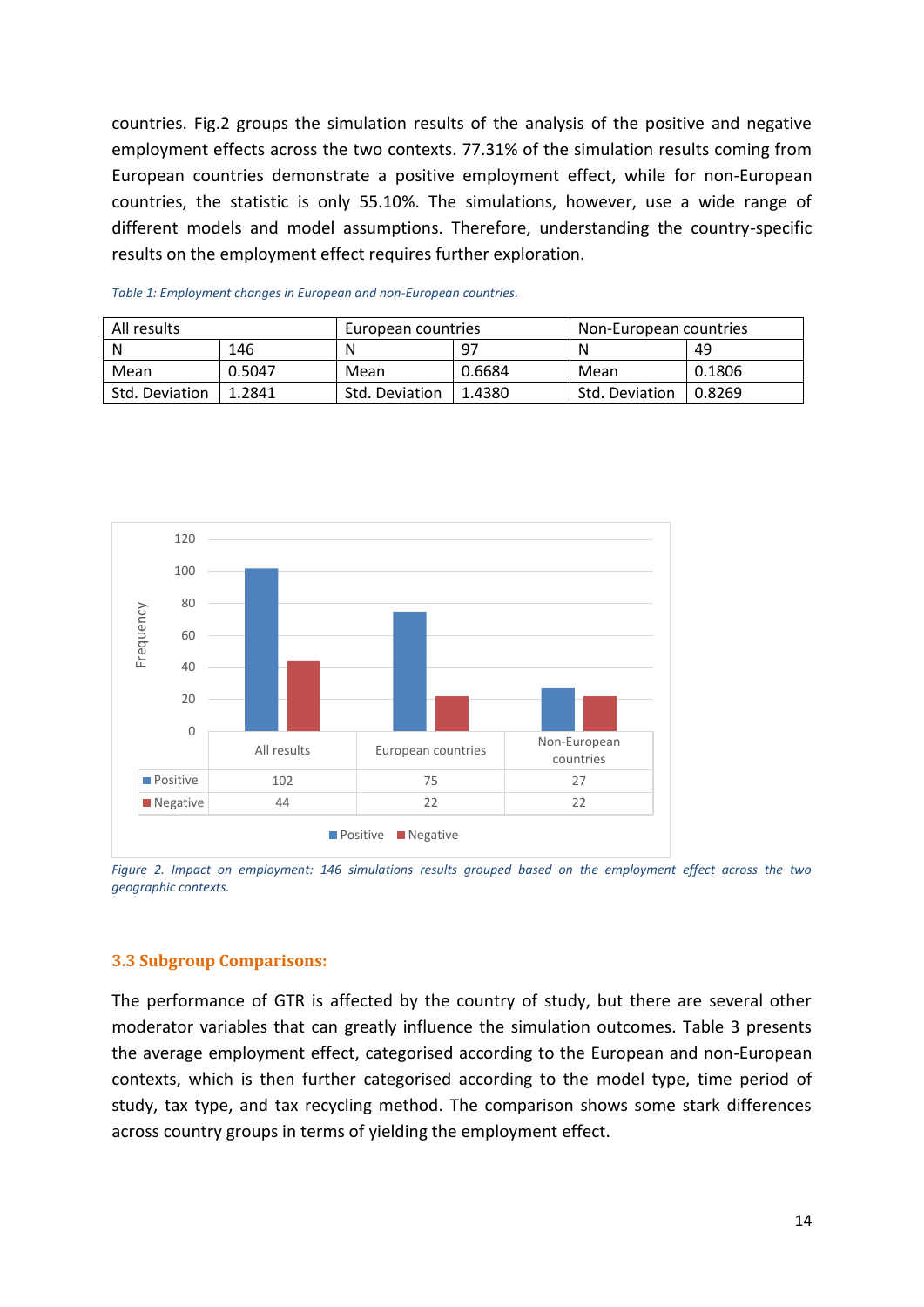*Table 2: Average employment effect, categorised between different moderator variables across European and non-European countries.* 

|                            |                         | All countries  |               |                                     | European countries |               |                                     | Non-European countries   |                |                                     |
|----------------------------|-------------------------|----------------|---------------|-------------------------------------|--------------------|---------------|-------------------------------------|--------------------------|----------------|-------------------------------------|
|                            |                         | $\mathsf{N}$   | $\%$<br>share | Average<br>employment<br>effect (%) | $\mathsf{N}$       | $\%$<br>share | Average<br>employment<br>effect (%) | $\mathsf{N}$             | %<br>share     | Average<br>employment<br>effect (%) |
| <b>Model</b><br>type       | M                       | 43             | 29.45         | 0.7057                              | 32                 | 32.98         | 0.8967                              | 11                       | 22.44          | 0.15                                |
|                            | IO                      | $\overline{3}$ | 2.05          | 0.0533                              | 3                  | 3.09          | 0.0533                              | $\overline{\phantom{a}}$ | $\overline{a}$ | $\qquad \qquad -$                   |
|                            | <b>GE</b>               | 100            | 68.49         | 0.4318                              | 62                 | 63.91         | 0.5803                              | 38                       | 77.55          | 0.1895                              |
| <b>Time</b><br>period      | Short term <sup>4</sup> | 89             | 60.95         | 0.5172                              | 54                 | 55.67         | 0.7191                              | 35                       | 71.42          | 0.2058                              |
|                            | Long term <sup>5</sup>  | 57             | 39.04         | 0.4851                              | 43                 | 44.32         | 0.6046                              | 14                       | 28.57          | 0.1178                              |
| Tax<br>recycling<br>method | <b>SSC</b>              | 68             | 46.57         | 1.0775                              | 58                 | 59.79         | 1.0805                              | 10                       | 20.40          | 1.06                                |
|                            | <b>LSTH</b>             | 14             | 9.58          | $-0.32473$                          | 9                  | 9.27          | $-0.4584$                           | 5                        | 10.20          | $-0.0840$                           |
|                            | PIT                     | 23             | 15.75         | $-0.0145$                           | 13                 | 13.40         | $-0.1494$                           | 10                       | 20.40          | 0.1610                              |
|                            | <b>CT</b>               | 6              | 4.10          | $-0.5589$                           | 5                  | 5.15          | $-0.4707$                           | $\mathbf{1}$             | 2.04           | $^{\mbox{{\small -1}}}$             |
|                            | VAT                     | 12             | 8.21          | 0.9388                              | $\overline{7}$     | 7.21          | 1.6231                              | 5                        | 10.20          | $-0.0191$                           |
|                            | Other recycles          | 23             | 15.75         | $-0.1137$                           | 5                  | 5.15          | $-0.1550$                           | 18                       | 36.73          | $-0.1022$                           |
| Tax type                   | $CO2$ tax               | 50             | 34.24         | 0.4637                              | 34                 | 35.05         | 0.6781                              | 16                       | 32.65          | 0.0081                              |
|                            | EC tax                  | 22             | 15.06         | 0.6296                              | 22                 | 22.68         | 0.6296                              | $\blacksquare$           | $\overline{a}$ |                                     |
|                            | E tax                   | 47             | 32.19         | 0.3642                              | 28                 | 28.86         | 0.5293                              | 19                       | 38.77          | 0.1211                              |
|                            | Other taxes             | 27             | 18.49         | 0.7232                              | 13                 | 13.40         | 1.008                               | 14                       | 28.57          | 0.4587                              |

The first comparison concerning the model type demonstrates a reasonable level of homogeneity. In European countries, the use of the M model yields a higher employment effect than the GE model. It is difficult to comment on the performance of the IO model due

<u>.</u>

<sup>&</sup>lt;sup>4</sup> Simulation duration is 10 years or less.

<sup>&</sup>lt;sup>5</sup> Simulation duration is more than 10 years.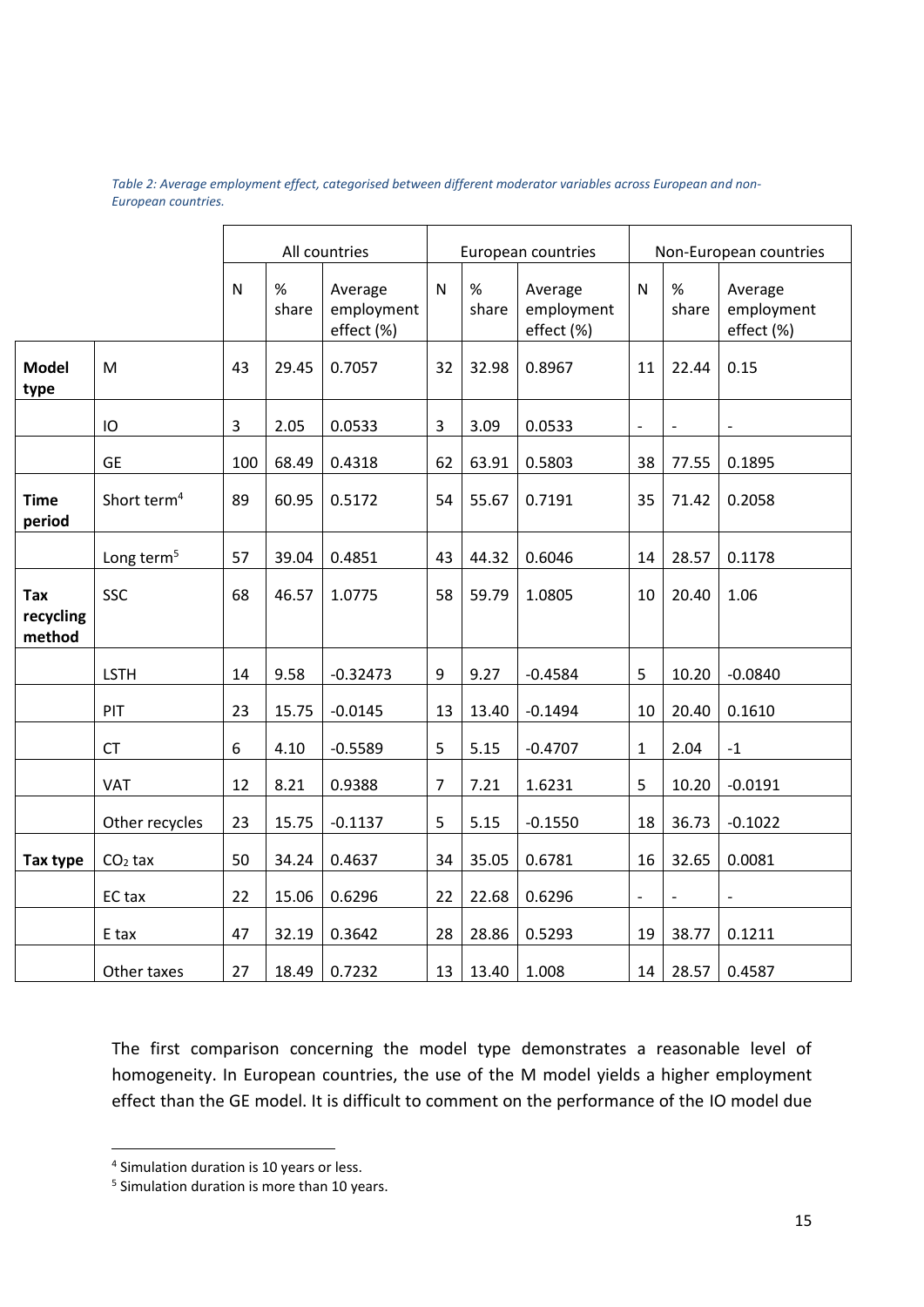to an insufficient number of observations. The opposite trend is observed in non-European countries, where GE models yield simulation results, with higher employment changes than the baseline. majority of the research employed GE modelling as the primary method and used simulation to underpin the impact of GTR on carbon emissions and employment in mid to long term. Model design and model specification greatly influence the result.

The duration of the simulations also presents an analogous outcome. Both European and non-European countries demonstrate a higher employment effect in short-term simulations than in long-term simulations. It is beyond the scope of this paper to investigate the reason for this phenomenon. A time series analysis of the employment effect is presented in a separate section that further discusses the employment effect over time.

A significant portion (59.79%) of the simulations from European countries use SSC as the method of tax recycling, which generates an average employment growth of 1.08% compared with the baseline scenario. However, we find a reduction in VAT generating the highest employment effect (1.62%) among all the different tax recycling methods. The remaining tax recycling methods, such as LSTH, PIT, CT, and other tax recycling methods yield a negative employment effect; therefore, they are counterproductive for EDD. Simulations from non-European countries also exhibit similar outcomes. However, instead of VAT reduction, reduction of PIT yields a marginal positive employment effect (0.16%) along with SSC (1.06%). In both European and non-European countries, tax recycling through the reduction of SSC results in a strong employment effect, which is already noted in the literature on this topic (Bosquet, 2000, Patuelli et al., 2005). However, the notable feature of our observations is the efficacy of VAT reduction in European countries and PIT reduction in non-European countries in creating the employment dividend.

The performance of different tax types shows that other taxes, which includes various mixed taxes, taxes on fossil fuels, and electricity, has the highest potential for generating the employment effect in both European and non-European countries. Tax based on  $CO<sub>2</sub>$ emissions performs noticeably better in creating the employment dividend in European countries compared to non-European countries. EC tax also demonstrates its efficacy in European countries, followed by E tax. However, in non-European countries, E tax performs significantly better than  $CO<sub>2</sub>$ -based taxes in creating the employment effect.

#### **3.4 Time Series Analysis of Employment Effect:**

Our core database had 20 dynamic simulations, which report the annual employment effect over a time horizon. This allowed us to observe the annual employment change intertemporally. The simulation results for all 20 dynamic studies are presented in Table 4. We identified a weak quadratic pattern with a goodness of fit of 8% (Figure 3). The figure shows a diminishing employment effect over time. However, a second round of accelerating employment growth was observed from year nine.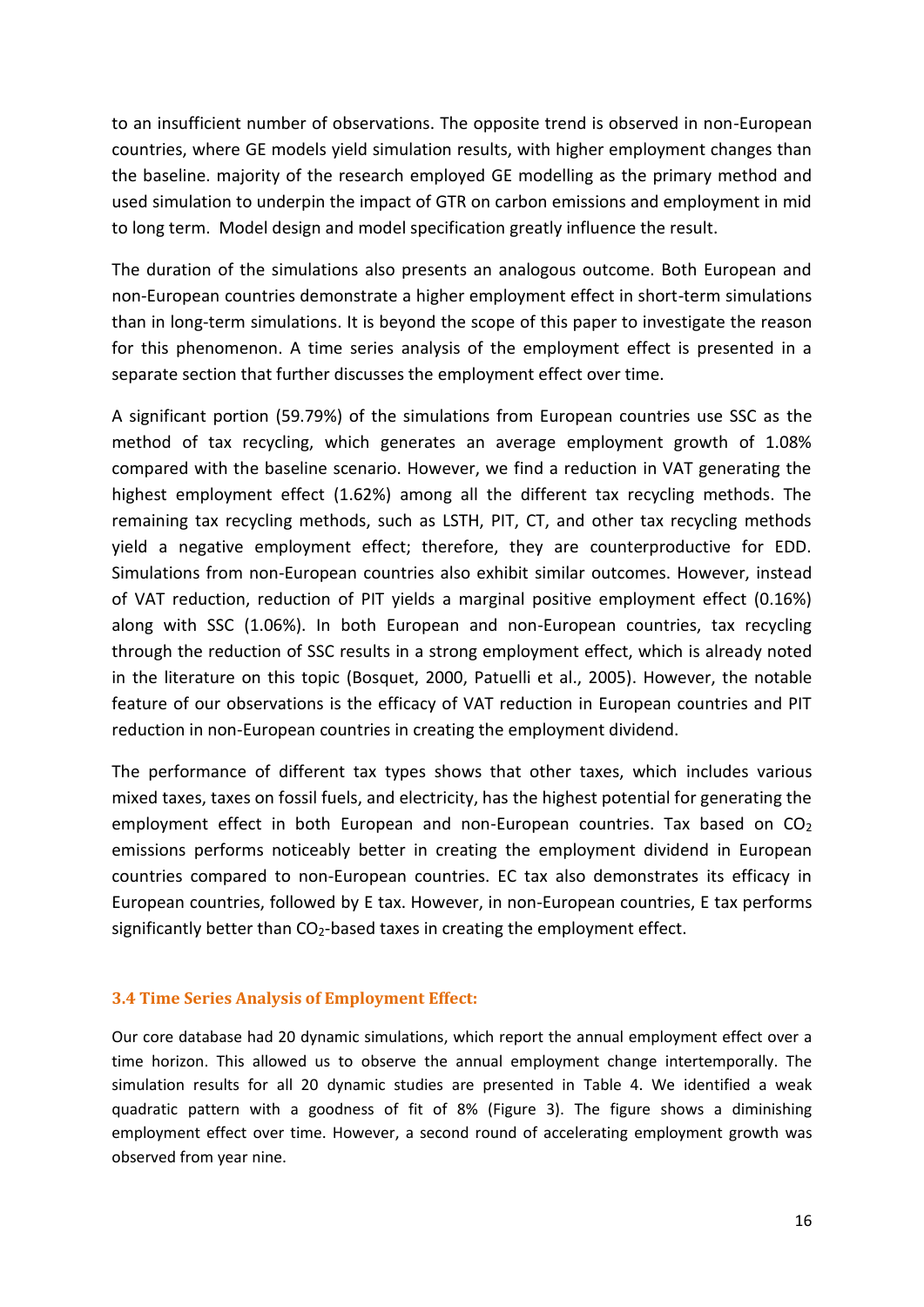

#### *Figure 3: Employment effect over time*

| Table 3: Intertemporal employment effect. |  |
|-------------------------------------------|--|
|-------------------------------------------|--|

| Study    | Year        | Year           | Year        | Year     | Year           | Year           | Year           | Year                     | Year   | Year    | Year           | Year         | Year   | Year        | Year   | Year         |
|----------|-------------|----------------|-------------|----------|----------------|----------------|----------------|--------------------------|--------|---------|----------------|--------------|--------|-------------|--------|--------------|
|          | 1           | $\overline{2}$ | 3           | 4        | 5              | 6              | 7              | 8                        | 9      | 10      | 11             | 12           | 13     | 14          | 15     | 16           |
| (Welsch  |             |                |             |          |                |                |                |                          |        |         |                |              |        |             |        |              |
| and      |             |                |             |          |                |                |                |                          |        |         |                |              |        |             |        |              |
| Ehrenhei |             |                |             |          |                |                |                |                          |        |         |                |              |        |             |        |              |
| m, 2004) | 0.86        | 0.38           | 0.29        | 0.59     | 0.76           | 0.59           | 0.69           | 0.76                     | 0.69   | 0.69    | 0.63           | 0.63         |        |             |        |              |
| (Bor and | $\Omega$    | $\Omega$       | 0.05        | 0.1      | 0.15           | 0.1            | 0.1            | 0.05                     |        | $-0.1$  |                |              |        |             |        |              |
| Huang,   |             |                |             |          |                |                |                |                          | 0.05   |         |                |              |        |             |        |              |
| 2010)    |             |                |             |          |                |                | $\overline{a}$ |                          |        |         |                |              |        |             |        |              |
|          | 0           | $\mathsf 0$    | 0.1         | 0.1      | 0.05           | $\mathbf 0$    | 0.05           | $-0.2$                   | $-0.4$ | $-0.55$ |                |              |        |             |        |              |
|          |             |                |             |          |                |                |                |                          |        |         |                |              |        |             |        |              |
|          | 0           | $\mathbf 0$    | 0.08        | 0.08     | 0.05           | $\mathbf 0$    | 0.05           | $-0.2$                   | $-0.4$ | $-0.5$  |                |              |        |             |        |              |
|          |             |                |             |          | $\blacksquare$ |                |                | $\blacksquare$           |        |         |                |              |        |             |        |              |
|          | 0           | $\mathbf 0$    | 0.02        | 0.05     | 0.15           | $-0.1$         | $-0.1$         | 0.25                     | $-0.5$ | $-0.6$  |                |              |        |             |        |              |
|          |             |                |             |          |                |                |                | $\overline{\phantom{a}}$ |        |         |                |              |        |             |        |              |
|          | $\mathbf 0$ | $\mathbf 0$    | 0.15        | 0.45     | $-0.5$         | $-0.6$         | $-0.7$         | 0.85                     | 1.05   | $-1.2$  |                |              |        |             |        |              |
| (Carraro | 3.7         | 3.2            | 2.7         | 2.2      | 1.7            | 1.5            | 1.2            | $\mathbf{1}$             | 0.9    | 0.8     | 0.7            | 0.6          | 0.5    | 0.4         | 0.3    | 0.2          |
| et al.,  |             |                |             |          |                |                |                |                          |        |         | $\blacksquare$ |              |        |             |        |              |
| 1996)    | 1.2         | 0.7            | 0.2         | $\Omega$ | $-0.2$         | $-0.3$         | $-0.3$         | $-0.2$                   | $-0.1$ | $-0.1$  | 0.02           | $\Omega$     | 0.25   | 0.5         | 0.7    | $\mathbf{1}$ |
|          | $-0.1$      | $-0.1$         | $-0.4$      | $-0.5$   | $-0.5$         | $-0.4$         | $-0.2$         | $\mathsf{O}$             | 0.2    | 0.5     | 0.7            | $\mathbf{1}$ | 1.1    | 1.3         | 1.4    | 1.4          |
|          |             |                |             |          |                |                |                |                          |        |         |                |              |        |             |        |              |
|          | 0.5         | 0.4            | 0.1         | 0        | $-0.1$         | $-0.2$         | 0.15           | $-0.1$                   | 0.05   | 0       | $\mathsf 0$    | 0.01         | 0.01   | $\mathbf 0$ | 0.01   | 0.01         |
|          | 0.7         | 0.6            | 0.25        | 0        | $-0.1$         | $-0.3$         | $-0.4$         | $-0.4$                   | $-0.3$ | $-0.3$  | $-0.3$         | 0.25         | $-0.2$ | $-0.2$      | $-0.1$ | $\mathbf 0$  |
|          |             |                |             |          | $\overline{a}$ | $\blacksquare$ |                |                          |        |         |                |              |        |             |        |              |
|          | 0.3         | 0.2            | $\mathbf 0$ | $-0.1$   | 0.15           | 0.15           | $-0.1$         | 0                        | 0      | 0.1     | 0.15           | 0.1          | 0.2    | 0.2         | 0.25   | 0.3          |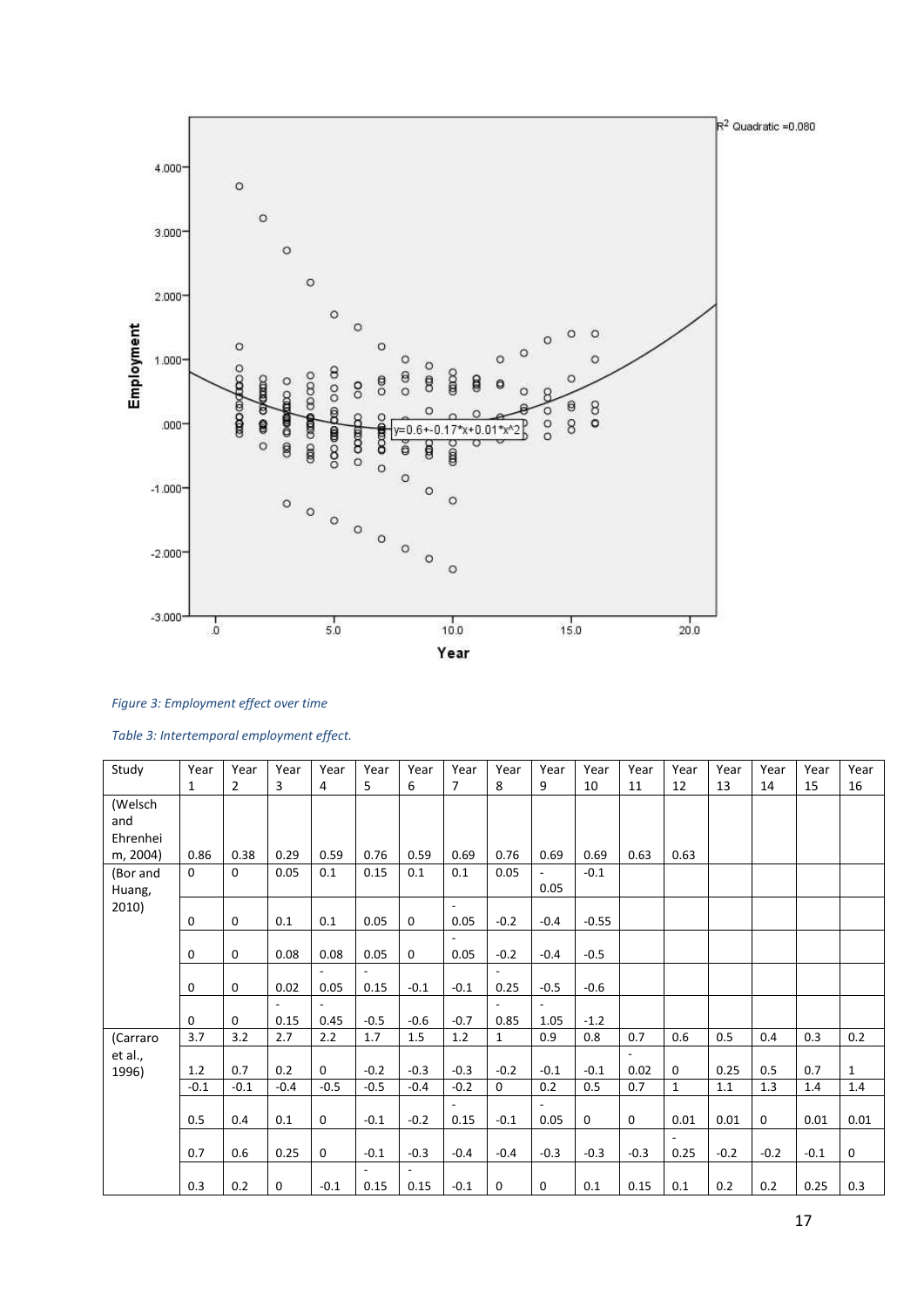| (Roson,    | $\overline{\phantom{a}}$ | $\overline{\phantom{a}}$ |                          |      |                          | $\overline{\phantom{a}}$ |                          |                          | $\overline{\phantom{a}}$ | $\overline{\phantom{a}}$ |      |  |  |  |
|------------|--------------------------|--------------------------|--------------------------|------|--------------------------|--------------------------|--------------------------|--------------------------|--------------------------|--------------------------|------|--|--|--|
| 2003)      | 0.05                     | 0.07                     | 0.35                     | 0.37 | $\overline{\phantom{a}}$ | 0.40                     | $\overline{\phantom{a}}$ | 0.43                     | 0.43                     | 0.44                     |      |  |  |  |
|            | 1                        | 2                        | $\overline{2}$           | 2    | 0.39                     | 7                        | 0.42                     | $\overline{2}$           | 9                        | 3                        |      |  |  |  |
|            |                          |                          |                          |      | ۰                        | $\blacksquare$           | $\overline{\phantom{a}}$ | $\overline{\phantom{a}}$ | -                        |                          |      |  |  |  |
|            | 0.24                     | 0.25                     | 1.24                     | 1.37 | 1.51                     | 1.65                     | 1.79                     | 1.94                     | 2.10                     |                          |      |  |  |  |
|            |                          |                          |                          | 6    | 1                        | 1                        |                          | 9                        | 6                        | $-2.27$                  |      |  |  |  |
| (Pereira   | $\overline{\phantom{a}}$ | $\overline{\phantom{a}}$ |                          |      |                          |                          |                          |                          |                          |                          |      |  |  |  |
| and        | 0.16                     | 0.35                     | 0.47                     | 0.56 | 0.64                     |                          |                          |                          |                          |                          |      |  |  |  |
| Pereira,   | 0.58                     | 0.45                     | 0.35                     | 0.27 | 0.2                      |                          |                          |                          |                          |                          |      |  |  |  |
| 2014)      |                          | $\overline{\phantom{a}}$ | $\overline{\phantom{a}}$ |      |                          |                          |                          |                          |                          |                          |      |  |  |  |
|            | 0.11                     | 0.03                     | 0.12                     | 0.18 | 0.23                     |                          |                          |                          |                          |                          |      |  |  |  |
|            | 0.42                     | 0.56                     | 0.66                     | 0.75 | 0.84                     |                          |                          |                          |                          |                          |      |  |  |  |
| (Bach et   | 0.6                      | 0.5                      | 0.45                     | 0.5  | 0.55                     | 0.6                      | 0.65                     | 0.7                      | 0.65                     | 0.6                      | 0.6  |  |  |  |
| al., 2002) | 0.1                      | 0.2                      | 0.25                     | 0.35 | 0.4                      | 0.45                     | 0.5                      | 0.5                      | 0.55                     | 0.55                     | 0.55 |  |  |  |

Understanding the trend of employment dividends on GTR and scaling the employment effect is considerably difficult. Any post-hoc measure of policy effectiveness is likely to be masked by a false effect of numerous exogenous macroeconomic variables. According to the post-hoc study of Lawn (2006), who measured the effectiveness of GTR-driven EDD in four European countries, neither employment nor environmental effect was noteworthy. The study also reported a marginal increase in  $CO<sub>2</sub>$  emissions. Such observations are inadequate to prove or disprove the effectiveness of GTR as there are numerous other factors that can be accounted for when considering the changes in employment and the emissions during the observed years. A more objective approach would be to observe the simulation results from the economic models that are specifically designed to quantify any underlying changes resulting from policy shock, while keeping everything else constant.

The observed trend in annual changes in employment had two salient features. First, we discerned a strong downward trend and a diminishing employment effect. Anger et al. (2010) showed a negative relationship between environmental regulation stringency and the employment dividend. The stricter the environmental tax policy, the greater the reduction in emissions, but employment dividend was diminished. According to de Miguel and Manzano (2011), a sudden and rapid increase in environmental taxes can be counterproductive and should be introduced gradually. A gradual introduction of environmental taxes and a systematic surge in the stringency of the tax burden to reach closer to the Pigouvian level explains the diminished effect on employment.

The long-term effect of environmental tax on employment and on the overall economy is complicated and is subject to opposing views. According to Bosquet (2000), employment dividend diminishes in the long term. However, according to Tetsuo (2003), environmental tax renders two competing effects on long-term economic growth. The positive effect comes from the improved environmental quality, bequeathed for the next generation, and if the optimal level of tax is maintained, it can require long-term economic growth including employment. In our observation, a diminishing pattern exists. The second round of accelerating growth in the data requires further investigation to identify the reasons behind it.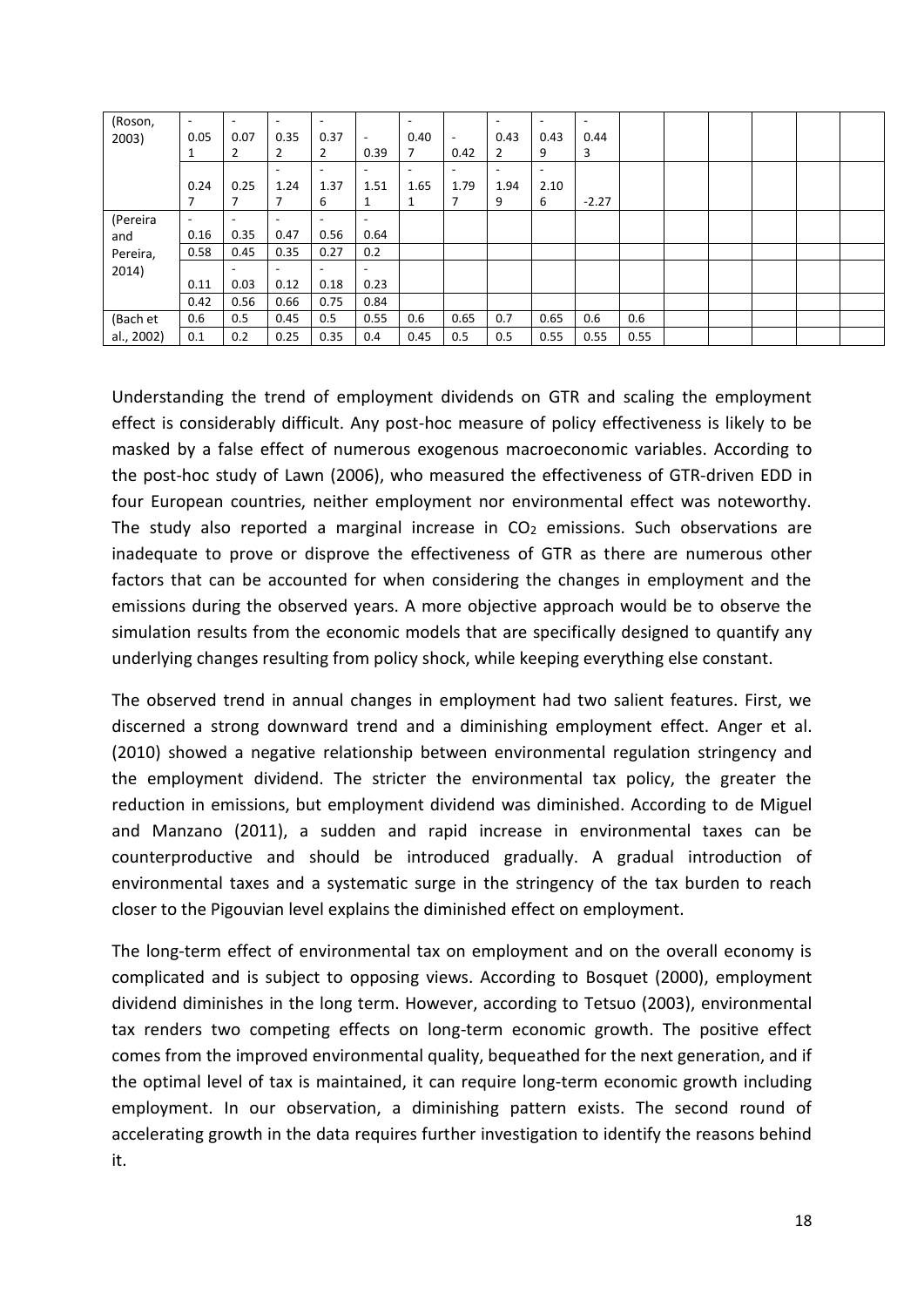### **4. Conclusions**

This paper reviewed the existing literature concerning GTR and EDD and found substantial empirical evidence across European and non-European countries. With a mixture of welldesigned policies, it is possible to entail EDD through GTR. However, the tax rate and the revenue recycling processes are crucial. The revenue neutrality of GTR is preferred but is not guaranteed to result in EDD. An internationally coordinated and uniform GTR is required to introduce the desired effect. Otherwise, carbon leakage can prevent the potential benefits of GTR. To achieve EDD, it is imperative to partially shift the tax burden of labour to other income groups.

The simulation results support the possibility of generating EDD across European and non-European countries. However, the tax and tax recycling methods are sensitive to the country under study. A universal policy across European and non-European countries may not bring optimal results.

The employment effect of GTR diminishes in the short term but is ambiguous in the long term. It is possible for the diminishing employment effect to reverse and experience subsequent growth in the long term as the simulation results show a weak quadratic pattern. Further investigation is required to understand this phenomenon and to prescribe practical guidelines.

There are several areas where more research is needed to make the benefits of GTR and EDD more apparent. First, the positive impact of GTR on labour has been researched, but the impact of an improved environment that may result from a successful reform is yet to be addressed. Second, despite the empirical evidence in favour of EDD, GTR has struggled to gain wider public acceptance. Qualitative research is required to gain in-depth knowledge on what policies can render GTR more socially acceptable. Third, how to broaden the scope of green taxes is an important concern. Currently, the primary focus is on carbon emissions. However, a myriad of other forms of environmental pollution are overlooked and should be considered in the context of green taxes.

Simulation results aid in policy making but should not be used as a comprehensive guideline across different regions. Country-specific studies are necessary to understand the connection between GTR and different macroeconomic factors to understand the effect on employment. The long-term effect of GTR on employment is also dubious. Our observations reveal that secondary growth of diminishing employment is possible in the long term, but further exploration is needed.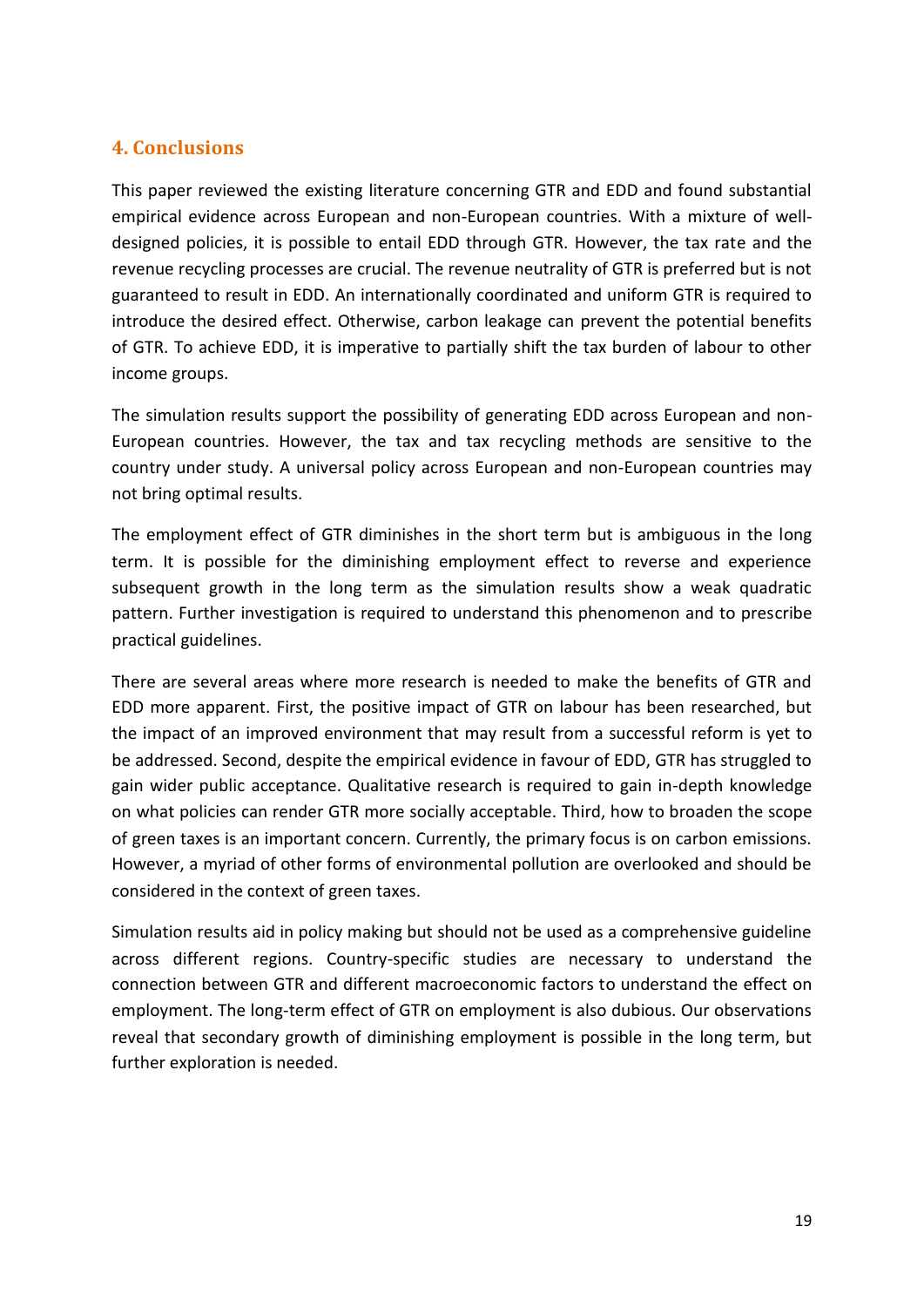### **References:**

- ANDRÉ, F. J., CARDENETE, M. A. & VELÁZQUEZ, E. 2005. Performing an environmental tax reform in a regional economy. A computable general equilibrium approach. *The Annals of Regional Science,* 39**,** 375-392.
- ANGER, N., BÖHRINGER, C. & LÖSCHEL, A. 2010. Paying the piper and calling the tune?: A metaregression analysis of the double-dividend hypothesis. *Ecological Economics,* 69**,** 1495-1502.
- BACH, S., KOHLHAAS, M., MEYER, B., PRAETORIUS, B. & WELSCH, H. 2002. The effects of environmental fiscal reform in Germany: a simulation study. *Energy policy,* 30**,** 803-811.
- BACH, S., KOHLHAAS, M. & PRAETORIUS, B. 1994. Ecological tax reform even if Germany has to go it alone. *Economic Bulletin,* 31**,** 3-10.
- BARDAZZI, R. 1996. A Reduction in Social Security Contributions: which Alternatives for Financing Coverage? *Economic Systems Research,* 8**,** 247-270.
- BARKER, T., BAYLIS, S. & MADSEN, P. 1993. A UK carbon/energy tax: The macroeconomics effects. *Energy Policy,* 21**,** 296-308.
- BARKER, T. & KÖHLER, J. 1998. Equity and ecotax reform in the EU: achieving a 10 per cent reduction in CO2 emissions using excise duties. *Fiscal Studies,* 19**,** 375-402.
- BASSI, S., TEN BRINK, P., PALLEMAERTS, M. & VON HOMEYER, I. 2009. Feasibility of Implementing A Radical ETR and its Acceptance *Study of tax reform in Europe*

*over the next decades: implication for the environment for eco-innovation and for* 

*household distribution.* European Environmental Agency.

- BOR, Y. J. & HUANG, Y. 2010. Energy taxation and the double dividend effect in Taiwan's energy conservation policy—an empirical study using a computable general equilibrium model. *Energy Policy,* 38**,** 2086-2100.
- BOSELLO, F. & CARRARO, C. 2001. Recycling energy taxes: impacts on a disaggregated labour market. *Energy Economics,* 23**,** 569-594.
- BOSQUET, B. 2000. Environmental tax reform: does it work? A survey of the empirical evidence. *Ecological Economics,* 34**,** 19-32.
- BOSSIER, F. & BRÉCHET, T. 1995. A fiscal reform for increasing employment and mitigating CO2 emissions in Europe. *Energy Policy,* 23**,** 789-798.
- BOVENBERG, A. L. & GOULDER, L. H. 1996. Optimal Environmental Taxation in the Presence of Other Taxes: General- Equilibrium Analyses. *The American Economic Review,* 86**,** 985-1000.
- CARRARO, C., GALEOTTI, M. & GALLO, M. 1996. Environmental taxation and unemployment: some evidence on the 'double dividend hypothesis' in Europe. *Journal of Public Economics,* 62**,** 141-181.
- CIASCHINI, M., PRETAROLI, R., SEVERINI, F. & SOCCI, C. 2012. Regional double dividend from environmental tax reform: An application for the Italian economy. *Research in Economics,* 66**,** 273-283.
- CONRAD, K. & LÖSCHEL, A. 2005. RECYCLING OF ECO-TAXES, LABOR MARKET EFFECTS AND THE TRUE COST OF LABOR--A CGE ANALYSIS. *Journal of Applied Economics,* 8**,** 259-278.
- DE MIGUEL, C. & MANZANO, B. 2011. Gradual green tax reforms. *Energy Economics,* 33**,** S50-S58.
- DE MOOIJ, R. A. & BOVENBERG, A. L. 1998. Environmental taxes, international capital mobility and inefficient tax systems: Tax burden vs. tax shifting. *International Tax and Public Finance,* 5**,** 7- 39.
- DRESNER, S., DUNNE, L., CLINCH, P. & BEUERMANN, C. 2006. Social and political responses to ecological tax reform in Europe: an introduction to the special issue. *Energy Policy,* 34**,** 895- 904.
- EUROPEAN ENVIRONMENTAL AGENCY 1996. Environmental Taxes: Implementation and Environmental Effectiveness. *In:* GEE, D. (ed.) *Environmental Issues Series No. 1.* Copenhagen: European Environment Agency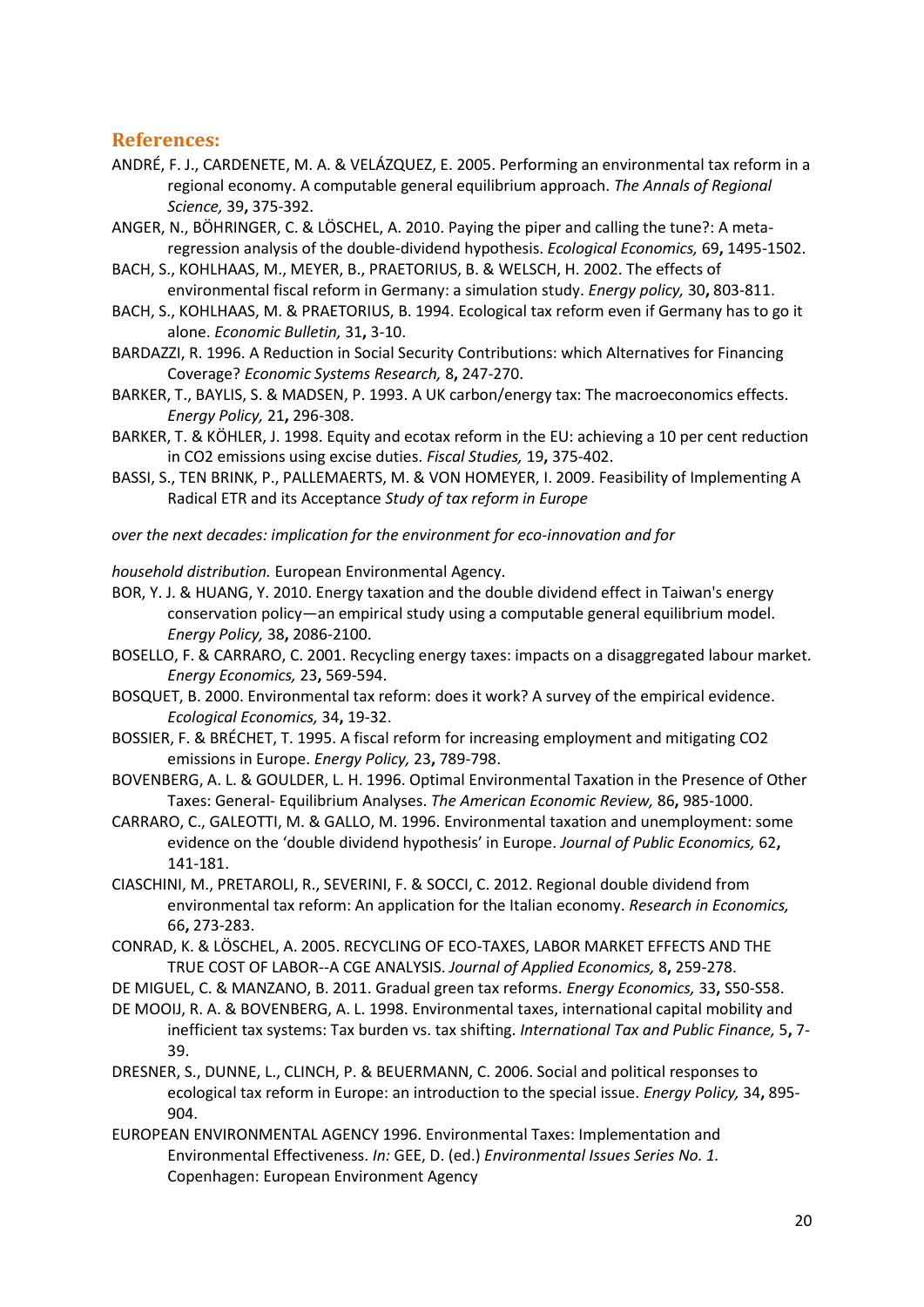FELDER, S. & VAN NIEUWKOOP, R. 1996. Revenue recycling of a CO2 tax: Results from a general equilibrium model for Switzerland. *Annals of Operations Research,* 68**,** 233-265.

- GAFFNEY, M. 1972. Land Rent, Taxation, and Public Policy: The Sources, Nature and Functions of Urban Land Rent. *The American Journal of Economics and Sociology,* 31**,** 241-257.
- GOULDER, L. H. 1995. Environmental taxation and the double dividend: A reader's guide. *International Tax and Public Finance,* 2**,** 157-183.
- HOLMLUND, B. & KOLM, A.-S. 2000. Environmental tax reform in a small open economy with structural unemployment. *International Tax and Public Finance,* 7**,** 315-333.
- JANSEN, H. & KLAASSEN, G. 2000. Economic impacts of the 1997 EU energy tax: simulations with three EU-wide models. *Environmental and Resource Economics,* 15**,** 179-197.
- JORGENSON, D. W. & WILCOXEN, P. J. 1993. Reducing US carbon emissions: an econometric general equilibrium assessment. *Resource and Energy Economics,* 15**,** 7-25.
- KEMFERT, C. & WELSCH, H. 2000. Energy-Capital-Labor Substitution and the Economic Effects of CO2 Abatement: Evidence for Germany. *Journal of Policy Modeling,* 22**,** 641-660.
- KILIMANI, N. 2014. Water Taxation and the Double Dividend Hypothesis. University of Pretoria, Department of Economics.
- LAWN, P. 2006. Ecological tax reform and the double dividend of ecological sustainability and low unemployment: an empirical assessment. *International Journal of Environment, Workplace and Employment,* 2**,** 332-358.
- LEE, D. R. & MISIOLEK, W. S. 1986. Substituting pollution taxation for general taxation: Some implications for efficiency in pollutions taxation. *Journal of Environmental Economics and Management,* 13**,** 338-347.
- LEE, S., POLLITT, H. & UETA, K. 2012. An assessment of Japanese carbon tax reform using the E3MG econometric model. *The Scientific World Journal,* 2012.
- LIU, Y. & LU, Y. 2015. The Economic impact of different carbon tax revenue recycling schemes in China: A model-based scenario analysis. *Applied Energy,* 141**,** 96-105.
- MABEY, N. & NIXON, J. 1997. Are Environmental Taxes a Free Lunch? Issues in Modelling the Macroeconomic Effects of Carbon Taxes. *Energy Economics,* 19**,** 29-56.
- MANRESA, A. & SANCHO, F. 2005. Implementing a double dividend: recycling ecotaxes towards lower labour taxes. *Energy Policy,* 33**,** 1577-1585.
- MARKANDYA, A., GONZÁLEZ-EGUINO, M. & ESCAPA, M. 2013. From shadow to green: Linking environmental fiscal reforms and the informal economy. *Energy Economics,* 40**,** S108-S118.
- METCALF, G. E. 2000. Green Taxes: Economic Theory and Empirical Evidence From Scandinavia. JSTOR.
- MIRHOSSEINI, S. S., MAHMOUDI, N. & VALOKOLAIE, S. N. P. 2017. Investigating the relationship between green tax reforms and shadow economy using a CGE model - A case study in Iran. *Iranian Economic Review,* 21**,** 153-167.
- MORRIS, G. E., REVESZ, T., ZALAI, E. & FUCSKO, J. 1999. Integrating environmental taxes on local air pollutants with fiscal reform in Hungary: Simulations with a computable general equilibrium model. *Environment and Development Economics,* 4**,** 537-564.
- O'RYAN, R., DE MIGUEL, C. J., MILLER, S. & MUNASINGHE, M. 2005. Computable general equilibrium model analysis of economywide cross effects of social and environmental policies in Chile. *Ecological Economics,* 54**,** 447-472.
- OATES, W. E. 1993. Pollution Charges as a Source of Public Revenues. *In:* GIERSCH, H. (ed.) *Economic Progress and Environmental Concerns.* Berlin, Heidelberg: Springer Berlin Heidelberg. OECD 2015. *Towards Green Growth?*
- PARRY, I. W. 1995. Pollution taxes and revenue recycling. *Journal of Environmental Economics and management,* 29**,** S64-S77.
- PATUELLI, R., NIJKAMP, P. & PELS, E. 2005. Environmental tax reform and the double dividend: A meta-analytical performance assessment. *Ecological Economics,* 55**,** 564-583.